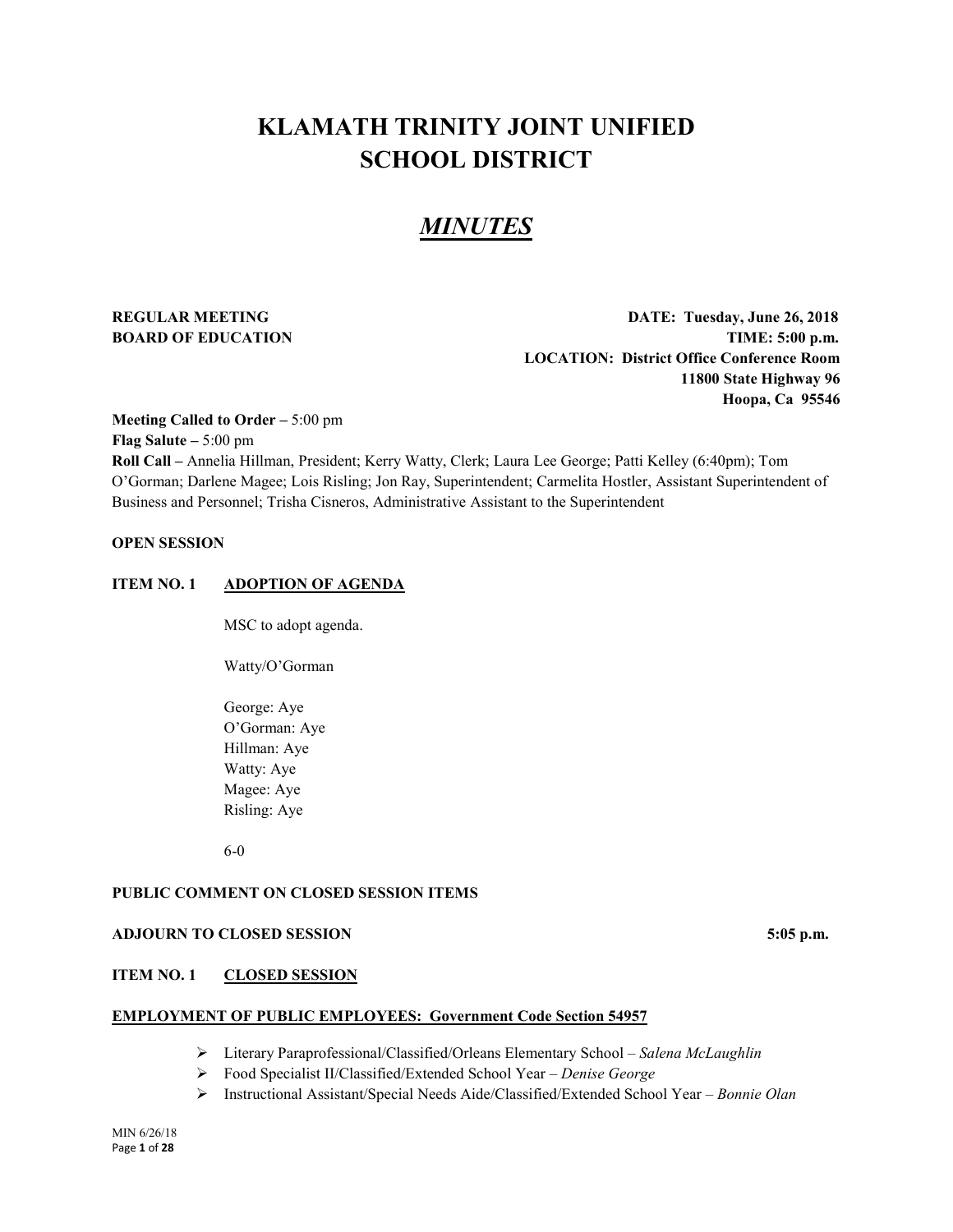- Instructional Assistant/Severely Handicapped/Classified/Extended School Year *Destinie Rose Rodriguez*
- Instructional Assistant/Severely Handicapped/Classified/Extended School Year *Zhanette Wickerd*
- Math Teacher/Certificated/Hoopa Valley High School *Perry Pieri*
- Freshman Seminar/Cultural Connections Teacher/Certificated/Hoopa Valley High School *Natalie Scott*

All positions, except two, passed with a vote of 7-0

*Hillman recused herself on Literary Paraprofessional/Classified/Orleans Elementary School*

*6-0-1*

*George recused herself on Freshman Seminar/Cultural Connections Teacher/Certificated/Hoopa Valley High*

*6-0-1*

**GOVERNMENT CODE SECTION 54957**: Public Employee discipline, dismissal, release, non re-election, acceptance of the resignation of, or other action which otherwise affects the employment status of a public employee.

- Resignation Attendance Clerk/Classified/Hoopa High School
- Released during probation Grounds Supervisor/Classified/Trinity Valley Elementary School
- $\triangleright$  Resignation Certificated/Hoopa Elementary School
- Resignation Certificated/Hoopa Elementary School

The Board voted 7-0 in acceptance of these positions.

**GOVERNMENT CODE SECTION 54956.9** Conference with Legal Counsel – Anticipated Litigation: Under Government Code sections 54956.9(d)(2), the Klamath Trinity Joint Unified Board of Trustees hereby provides public notice that it may meet in Closed Session to decide whether there is significant exposure to litigation, and to consider and act in connection with matters for which there is a significant exposure to litigation. Under Government Code sections 54956.9, the Klamath Trinity Joint Unified Board of Trustees hereby provides public notice that it may meet in Closed Session to decide to initiate litigation and to consider and act in connection with litigation it has decided to initiate Conference with Legal Counsel – Anticipated Litigation: Significant exposure to Litigation.

# **GOVERNMENT CODE SECTIONS 6549.1(d) AND 54957.6 CONFERENCE WITH LABOR**

**NEGOTIATOR** Agency Negotiator: Jon Ray, Superintendent, Employee Organizations: Klamath Trinity Teachers Association (KTTA); California School Employees Association, Chapter 347 (CSEA); Unrepresented Employees.

# **RETURN TO OPEN SESSION 6:33 p.m.**

# **ACTIONS RESULTING FROM CLOSED SESSION**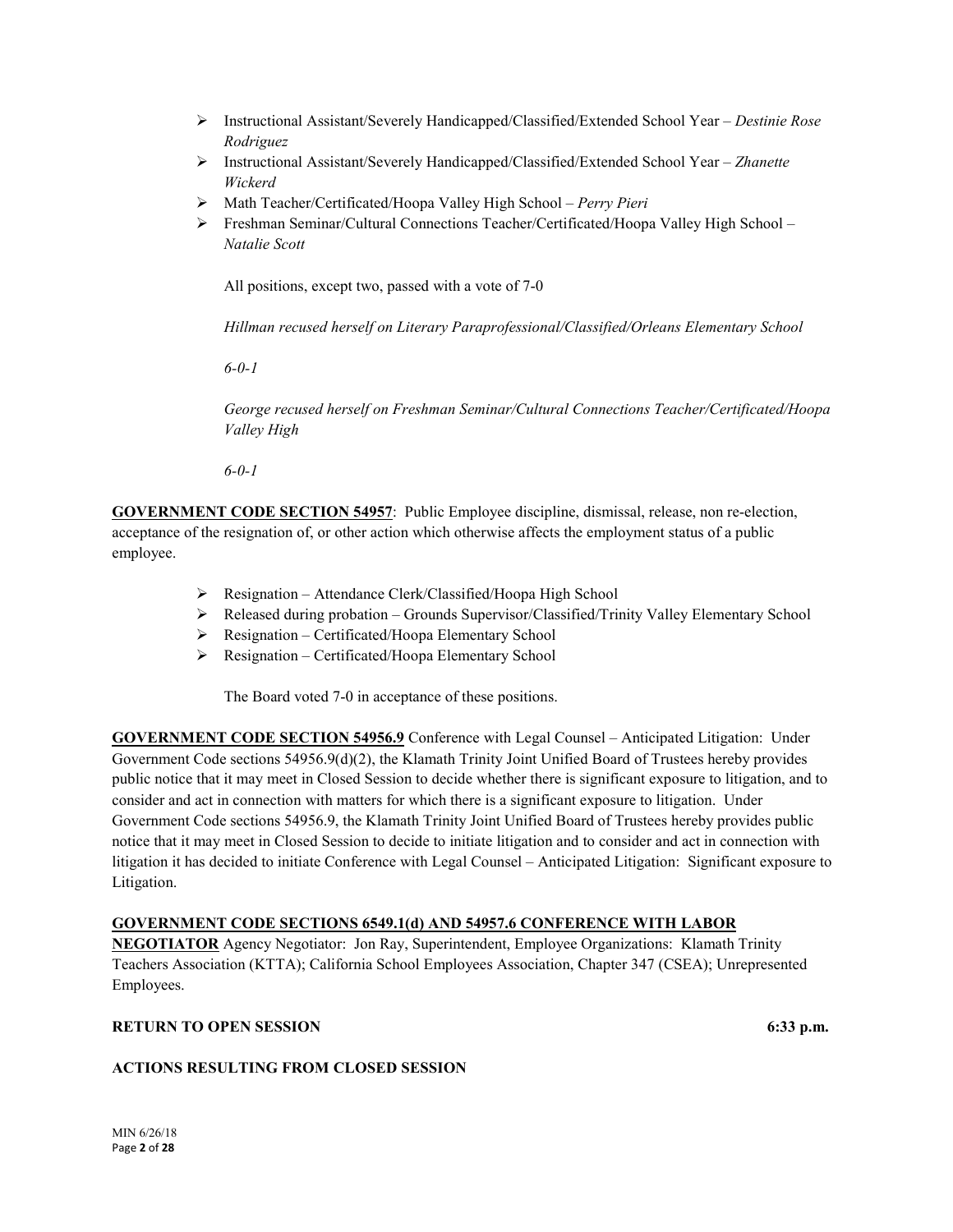# **ITEM NO. 3 ANNOUNCEMENT OF ACTIONS TAKEN IN CLOSED SESSION, WHICH ARE REQUIRED TO BE ANNOUNCED**

# **ITEM NO. 4 PUBLIC COMMENT AND COMMUNICATION ON NON-AGENDA ITEMS TO INCLUDE INDIAN POLICIES AND PROCEDURES**

During this portion of the meeting, members of the public may address the Board on matters not on the agenda if such matters are within the subject jurisdiction of the Board. Members of the public may address the Board regarding items on this agenda immediately prior to their being discussed by the Board. Time limits, generally three minutes per speaker, 20 minutes per subject will be imposed by the Board President. No person shall initiate charges or complaints against individual employees or students of the District at a public meeting.

# **ITEM NO. 5 CONSENT AGENDA**

*George asked that the Consent items be considered separately.* 

# **5.1 MINUTES OF PREVIOUS MEETING**

March 26, 2018 – Special Meeting April 10, 2018 – Regular Meeting April 25, 2018 – Special Meeting May 8, 2018 – Regular Meeting May 29, 2018 – Special Meeting June 5, 2018 – Regular Meeting

MSC to approve minutes with corrections:

# March 26 –

- 2.2 Ricklefs needs to be spelled correctly.
- 2.11 clarify which bus stop.
- 2.17 what was the action? (i.e. MSC)
- April 10
	- Bills and warrants What action? (i.e. MSC)
	- 6.7 "Laura Lee" was misspelled, two separate names
	- 7.13 What action? (i.e. MSC)

June 5 – Special Meeting

- No transition to public hearing.
- 3.3 Name the 2018-19 calendar, capitalized.
- 3.8 What action? (i.e. MSC)
- 3.9 What action? (i.e. MSC)

George/Magee

George: Aye Kelley: Aye O'Gorman: Aye Hillman: Aye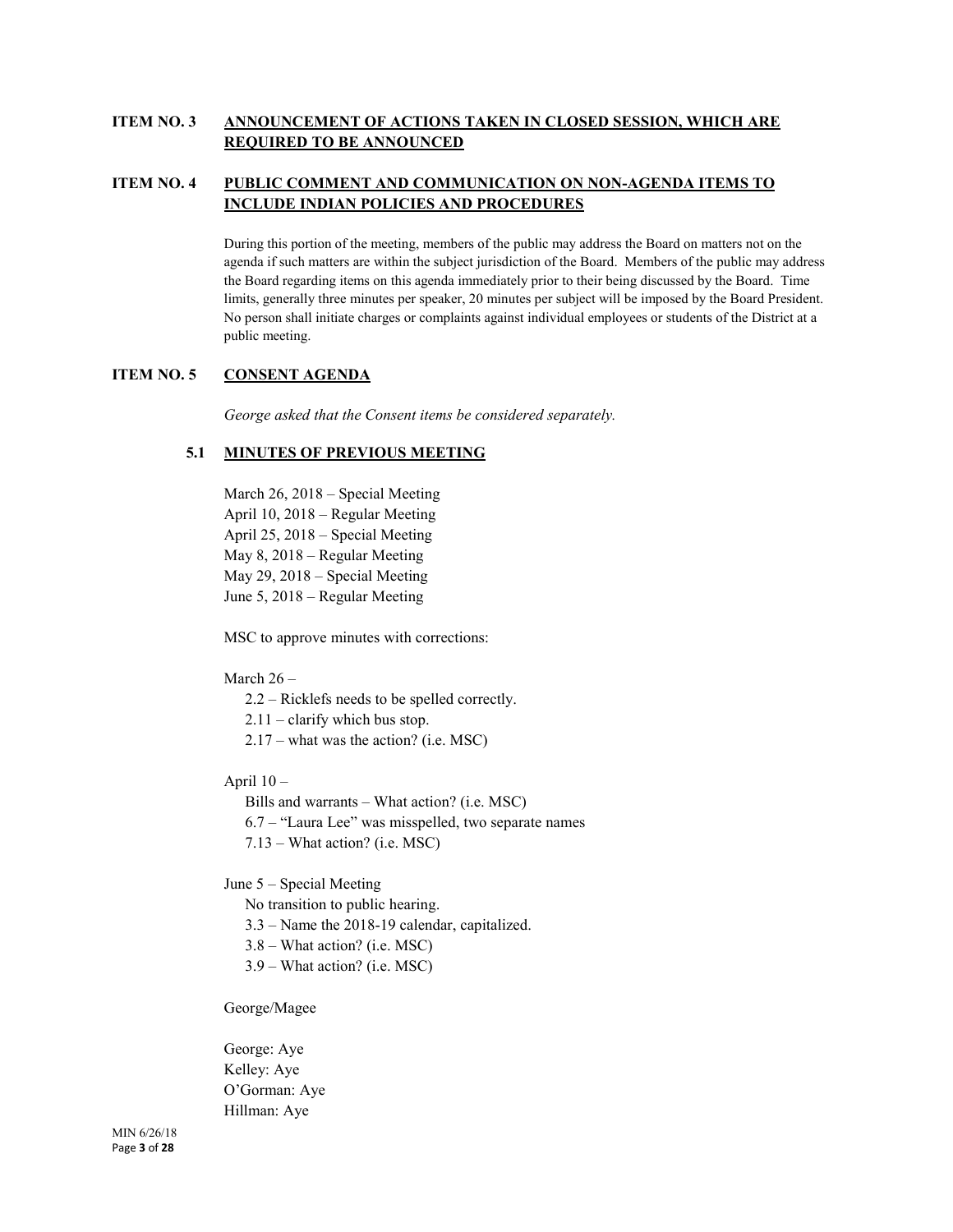Watty: Aye Magee: Aye Risling: Aye

7-0

# **5.2 OVERNIGHT/OUT OF STATE TRAVEL**

MSC to approve travel for two teachers and an administrator to Riverton, Wyoming from August 7-10, 2018 to attend the Wyoming State Native American Education Conference.

Watty/Kelley

George: Aye Kelley: Aye O'Gorman: Aye Hillman: Aye Watty: Aye Magee: Aye Risling: Aye

7-0

# **ITEM NO. 6 DISTRICT REPORTS**

- **6.1** Indian Education Director's Report Margo reported that they had history night at JNES. They also had an elder and his wife tell stories, as well as a scavenger hunt. It was a very good time and they are looking at making it an annual event. Margo also reported about field trips they have taken. Students were able to meet and have lunch with Winona LaDuke. Other students were able to tour dams and headwaters.
- **6.2** Construction Update Kevin Nolen reported JNES is going well. They are trying to get the generator started up in July. PG&E says their schedule shows power at the end of July, but they also said that last year. The generator building at JNES has a completed steel frame. HES and HVES is still on schedule to move in before school starts. All classrooms at HES and HVHS are on target to be completed by August  $17<sup>th</sup>$ . TVES will be ready for move in September  $17<sup>th</sup>$ .
- **6.3** Student Board Member ReportNone
- **6.4** Special Education Report **-** None
- **6.5** Employee Group Reports –

KTTA – Dave Sanders reported they had history night. The whole cafeteria was filled with people. JNES, the whole school, took a field trip to Patrick's Point on a camping trip. Graduation was fantastic. There were five retirees this year. They all have spent most of their lives in this district and it is amazing to see them be able to retire but it is a great loss to the district.

CSEA - none

- **6.6** School Site Reports none
- **6.7** Trustee Area Reports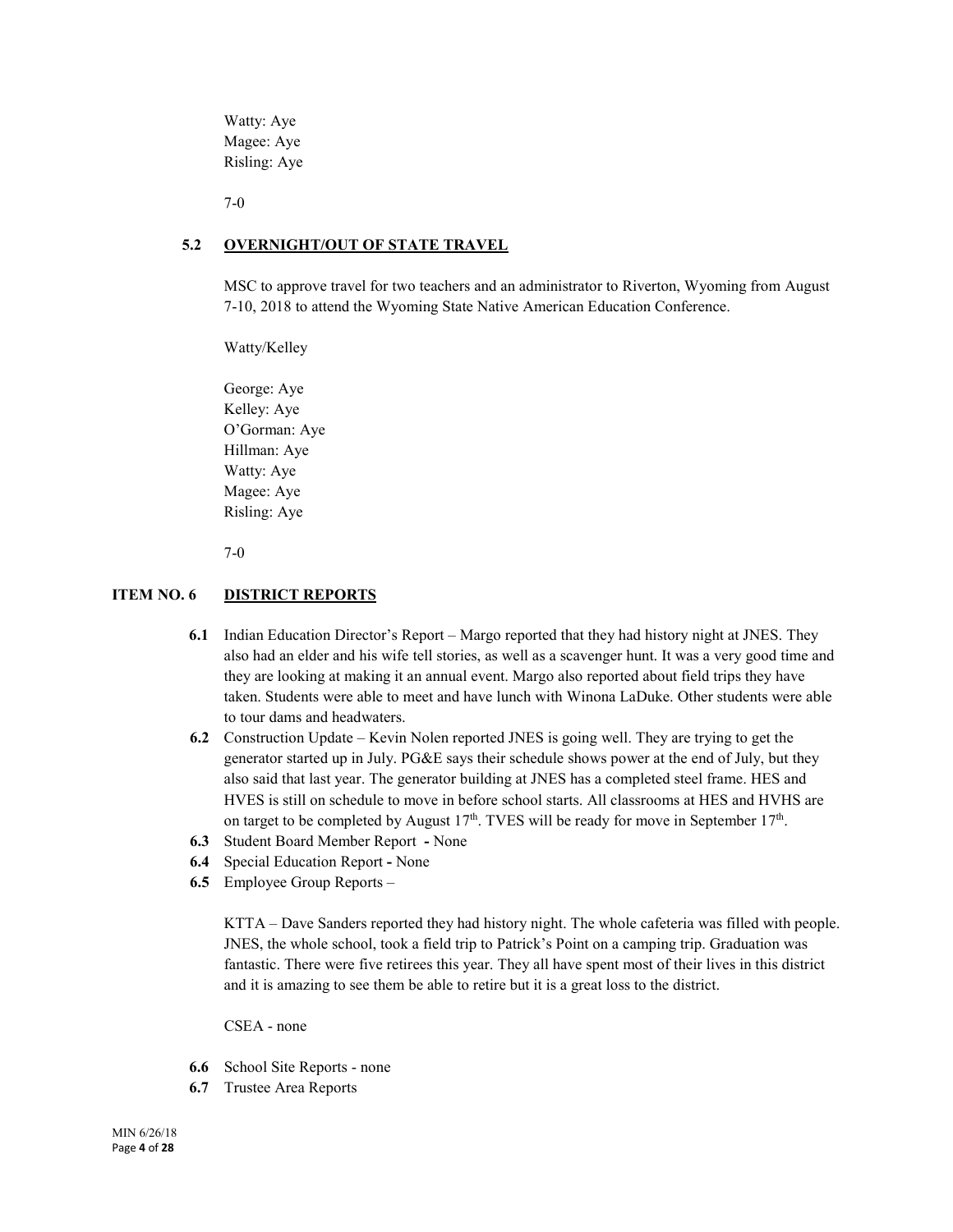Patti Kelley (Weitchpec)– reported that she thoroughly enjoyed the graduations.

Laura Lee George (Hoopa)– reported that she was pleasantly pleased to see the number of scholarships given out at the high school.

Kerry Watty (Salyer) – reported that she was happy to see all the scholarships, as well and that it was amazing to see how well the students have done.

# **ITEM NO. 7 ITEMS FOR BOARD ACTION**

#### **7.1 PUBLIC HEARING – LOCAL CONTROL ACCOUNTABILITY PLAN (LCAP)**

Opening of hearing: 7:17 pm Comments:

Margo Robbins (Indian Education Director) – noticed Goal 2 says to maintain four outreach consultants and Goal 3 says to maintain three outreach consultants so she wasn't clear on how many there were.

Jon Ray (Superintendent) – clarified that 2016-17 said to maintain four, the 2017-18 should say maintaining three, and the 2018-19 should say maintaining three as well. There was a reduction of one at Captain John.

Margo Robbins – said the LCAP is hard to understand.

Jon Ray – agreed and said that while it was created to provide more transparency, it's created more confusion.

Margo Robbins – also was unclear regarding Jack Norton having a priority to have a van, but no longer have that. It is in next year's site plan, but cannot tell if it is in this LCAP.

Jon Ray – believes that it was in 2017-18 and it was purchased. They have access to it, but it is maintained by Missie Ammon (MTO).

Margo Robbins – So if they are doing after school activities, they could have it for an extended period of time down there?

Jon Ray – Yes. They would just have to go through the request, but it is for there. However, we have been short bus drivers, so we have had to pull some of the vans to provide transportation because we do not have a qualified bus driver pool. Folks have had to load up the vans to get kids to and from school.

Annelia Hillman (Board President) – How do we include or integrate trauma informed care into our LCAP? What does that look like?

Kerry Watty (Board Clerk) – It is in there. I read it. A lot of the new things have been italicized so you can pick them out.

Annelia Hillman – Any other comments?

Laura Lee George (Board Member) – A question I have on procedure – So we have the hearing tonight, which the board has not had an opportunity to read the LCAP, and it is on tomorrow's agenda to adopt, so if we see something we feel should be added, at that point do we still have the opportunity to do that?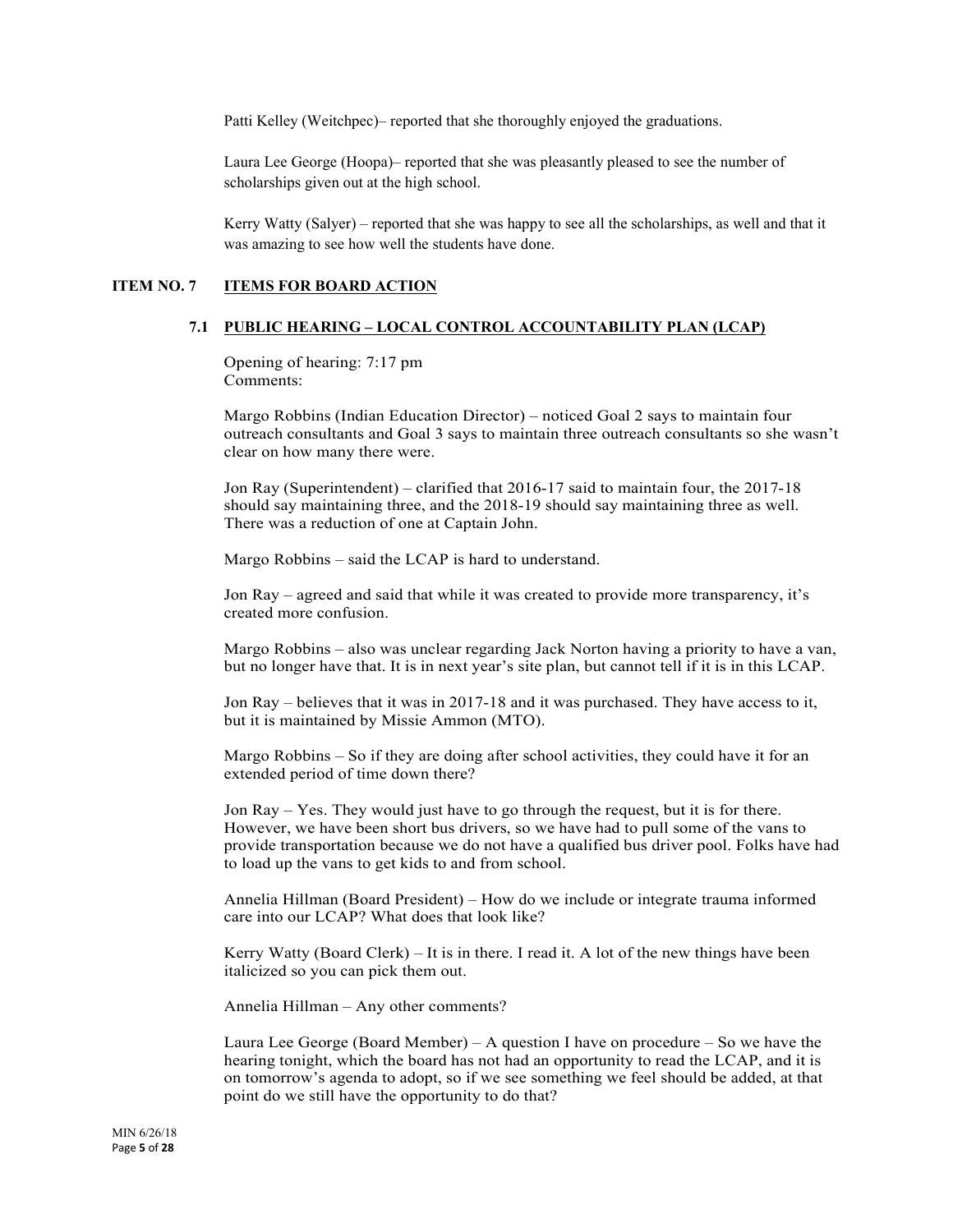Jon Ray – Yes. What we can't do is hold a public hearing and adopt both the plan and the budget on the same day. There has to be a chance for the public to give their input, i.e. a hearing and then you have to go back and discuss, make any adjustments, and then adopt at another meeting.

Patti Kelley (Board Member) – So when we first started doing this process, we used to have community meetings. Have we had those? At the school sites?

Jon Ray – Yes, but remember we do because the LCAP is generated from the school sites so the school sites conduct the community meetings.

Patti Kelley – And that happened this year?

Jon Ray – Yes. They are responsible to give me their schedule of their community meetings and their input.

Annelia Hillman – I think it would be beneficial to clarify with our administrators to make sure the community understands that the School Site meetings are the community meetings because I don't think there is a distinction between a community meeting that took input on the LCAP and the Site Council Meeting. So, I don't think there was.. to me there didn't seem to be any separation of the two or they didn't distinguish that it was an input meeting for the LCAP. I would like to see more transparency there; that it's more apparent to the public that that is what's happening.

Laura Lee George – I have run into some of the same issues, where someone has said, "Well where can I get that?" and I have said, "Well you need to go to the school site council meeting." The Site Council meetings are public meetings, but are they advertised as public and for input? There are a lot of good suggestions popping up on Facebook, and I don't see how they are connected to the meetings at the site council.

Annelia Hillman – Or if there is one Site Council meeting a year dedicated to the LCAP and taking suggestions, that is not apparent to the public.

Jon Ray – So there wouldn't be just one meeting that is dedicated to LCAP because the LCAP is not a stand-alone document. The LCAP is generated from the Site Plans.

Laura Lee George – That is what we are talking about – is that the public – I have heard, and it's a minimal amount, but that they don't understand that to get things implemented, it's at the Site Council Meetings. They know about the Site Council, but not that it's public and that anyone can go to those meetings throughout the year.

Patti Kelley – I remember when they first started LCAP, at one school they had it really well advertised and there was a good turnout. People had post-its and went table to table for each item to post ideas. I went to some other sites that weren't as well attended, but it was advertised.

Jon Ray – Paula [Wyant, Principal HES], maybe you can tell us how you generate input from the community.

Paula Wyant (Principal HES) – We do a survey. I agree with the comments that the board members have voiced. I know for me, we need to be much more proactive in getting the word out.

Laura Lee George – Dawn [Blake, Chair of Hoopa Tribal Board of Education], you seem to be the only non-school affiliated person. How has Hoopa Tribal Ed – have they been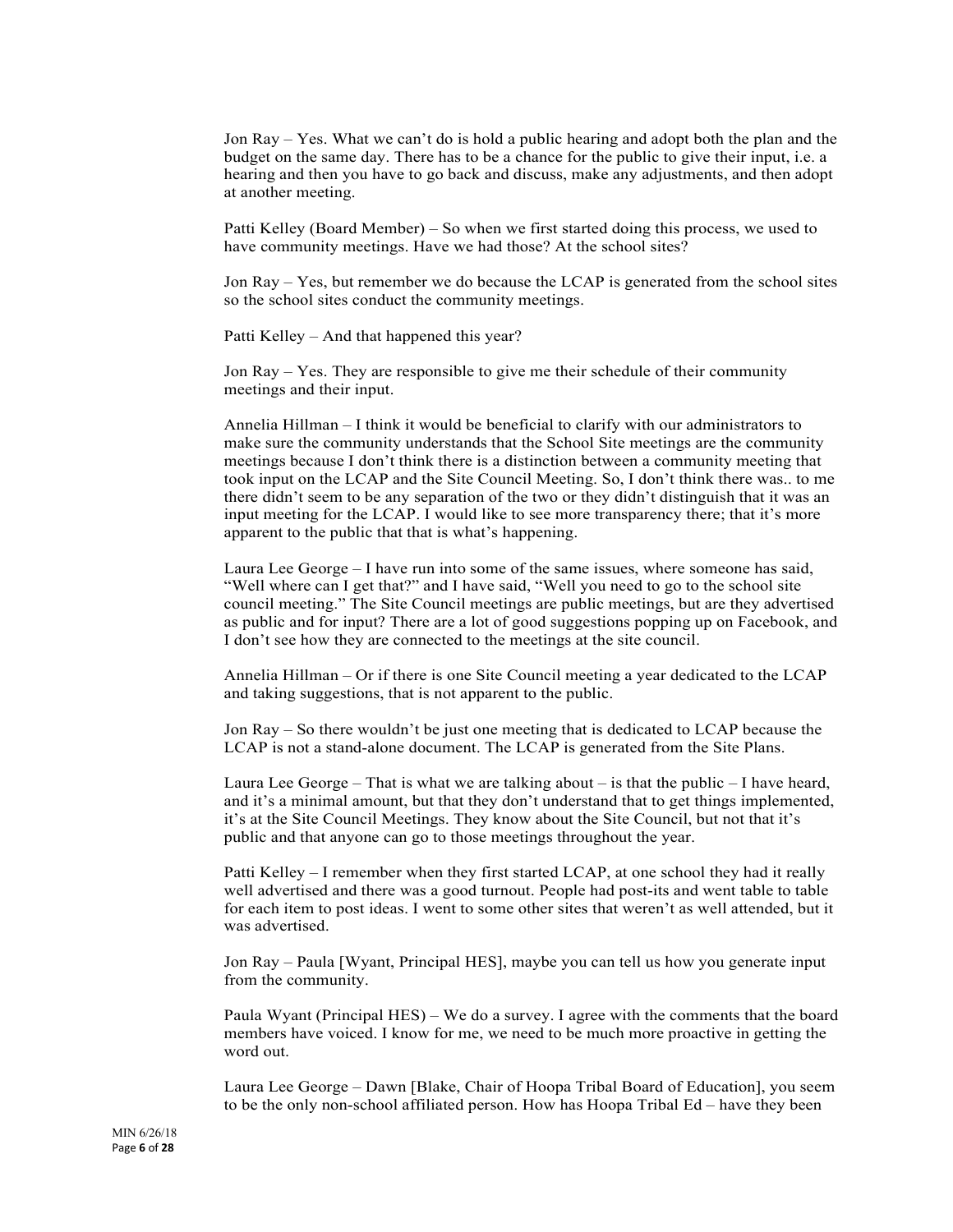active in Site Council?

Dawn Blake (Chair of Hoopa Tribal Board of Education) – Erika [Tracy, Hoopa Education Director/IPP Chair] tries to stay involved in everything – the big impact things – in the school. I am a little bit concerned with her involvement and just having to do, or participate as a community member. Like here, at the board level, she has to do public comment. There should be  $-$  it just feels like public comment is one thing, there should be more involvement, table time I guess.

Laura Lee George – Is there a mechanism available to get more parents involved at the Site Council through the Tribe?

Dawn – We had a public meeting to talk about parent concerns and a lot of parents showed up with their concerns and the direct they want to see the school going.

Laura Lee George – Let me frame it another way, do they understand that the decisions, the money, all of that starts at the Site Council – for programs at the school - and if they are more active there that they have a better say in the outcome of what is funded and what programs are there?

Dawn Blake – I think a couple of the parents who showed up felt like they still weren't having enough of a voice. At least one of the parents.

Rose Leazer – I work at Hoopa Elementary and it's very confusing to figure out when or where the site meetings are held. That is just my experience. And I never knew that we had LCAP meetings through site council, but that's just me.

Laura Lee George – The Site Plans drive the LCAP.

Rose Leazer – Yeah, I know, but I didn't know where they were sometimes.

Patti Kelley – I really think it would be helpful to have them more advertised and maybe more community meetings with the Site Council there. It just seemed to be more welcoming and open and your ideas were – the sites were wanting people there. It really felt like you had a say and you were being heard.

Rose Leazer – Yes, Site Council feels like you need to be invited. It's a little bit – non council members feel like they're stepping into territory that's…

Patti Kelley – I feel like that would be a good bridge for a school family connection.

Kerry Watty – It would be nice if people thought of Site Council not just as the people on the council but as their forum to the people on the council.

Annelia Hillman – Yeah I think that's where the miscommunication is. People don't understand that that is what that is for. So how do we better clarify that to the public and to families?

Rose Leazer – Maybe advertise separately?

Margo Robbins – Maybe a big write up in the paper.

Kerry Watty – That's a good idea.

Margo Robbins – With the dates of each sites council meetings.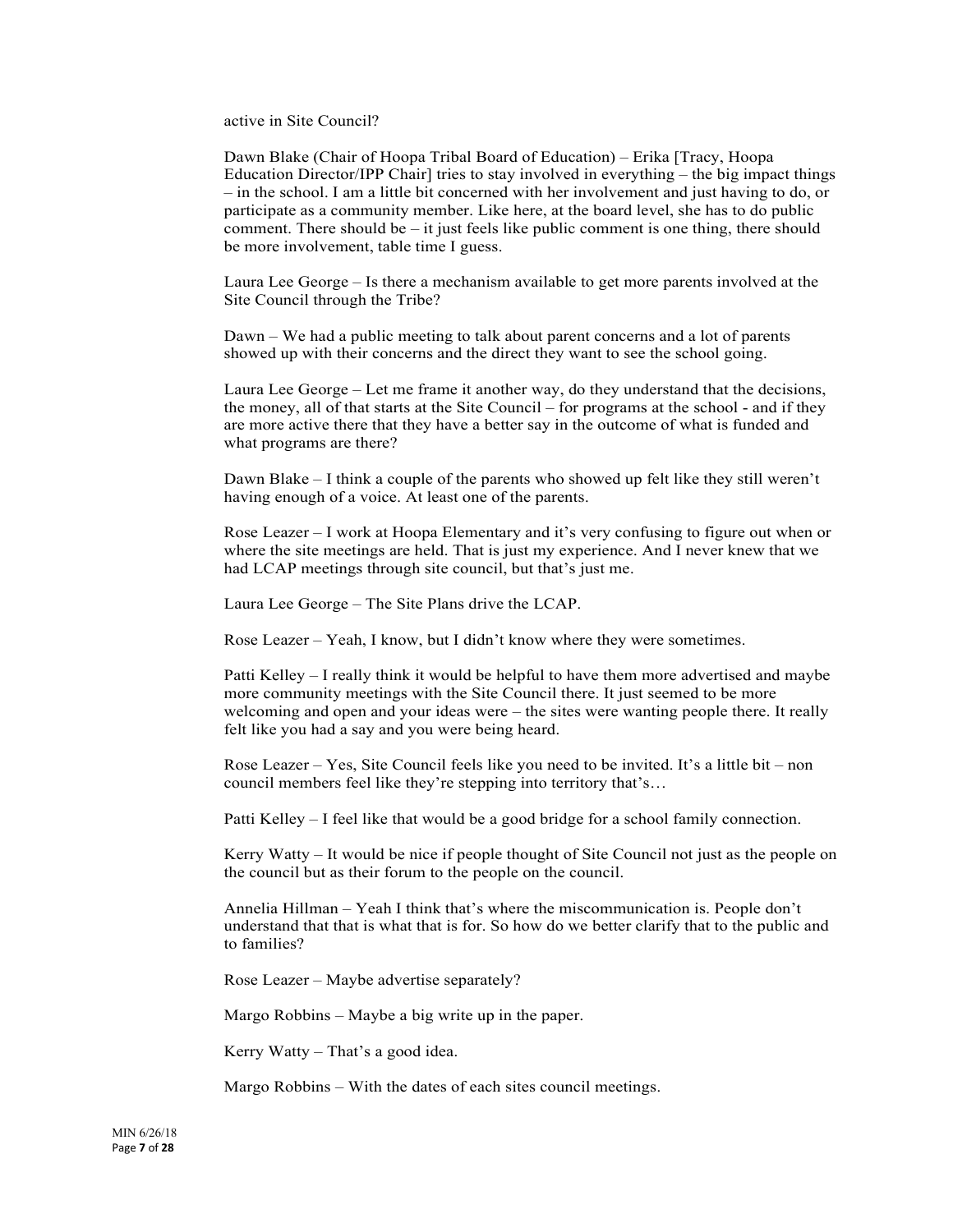Annelia Hillman – Does anyone else have any comments? No? Then we will close the public hearing at 7:33.

Closing of hearing: 7:33 pm

#### **7.2 PUBLIC HEARING – 2018-2019 BUDGET**

Opening of hearing: 7:34 pm Comments:

Laura Lee – How long has the budget been available at the District?

Carmelita Hostler – One hour before the meeting started.

Kerry – That's not good.

Laura Lee – That's what I thought. So has everyone here had a chance to look at the budget? Is there copies out there?

Trisha Cisneros – Yes there is.

Laura Lee – Did everyone pick up a copy?

Trisha – The copy is over there. I can make more copies; it's just an extremely large document.

Laura Lee – And that was from the County?

Carmelita – Yes.

Lois – You should announce that it came from the county; it's not something you did. 'Cause now it looks like you did it.

Carmelita – Well, I didn't do it. It just came from the county, after having to look back at the LCAP, matching it up with the LCAP. They have to literally cross their T's and dot their I's. We had to work on some updates as far as the LCAP, but until it matches up with everything in the LCAP, they will not release the budget.

Paula – I have a question and this may not be the forum, but it was... we are now getting our library media center back. We had taken it out of our site plan, because we didn't have a library, and so uhm, we put it back in through title one but there was a concern when I called to have it posted. How do we find out if those kinds of things are back in the budget?

Jon – So, the appropriate conversation is during your site plan, because that is on the agenda.

Paula – Ok, thank you.

Jon – But that is a good question, because one reflects the other. The bottom line is the money is there, how do we spend it? That is delineated by your site plan.

Laura Lee – I think that's one of the things that's we need to make sure that all the sites and everyone understands about this new LCAP process. Like Carmie was saying, the county did not release the budget until it matched every budget item in the LCAP. That's how important that site plan is, because it goes into the LCAP. So the decisions are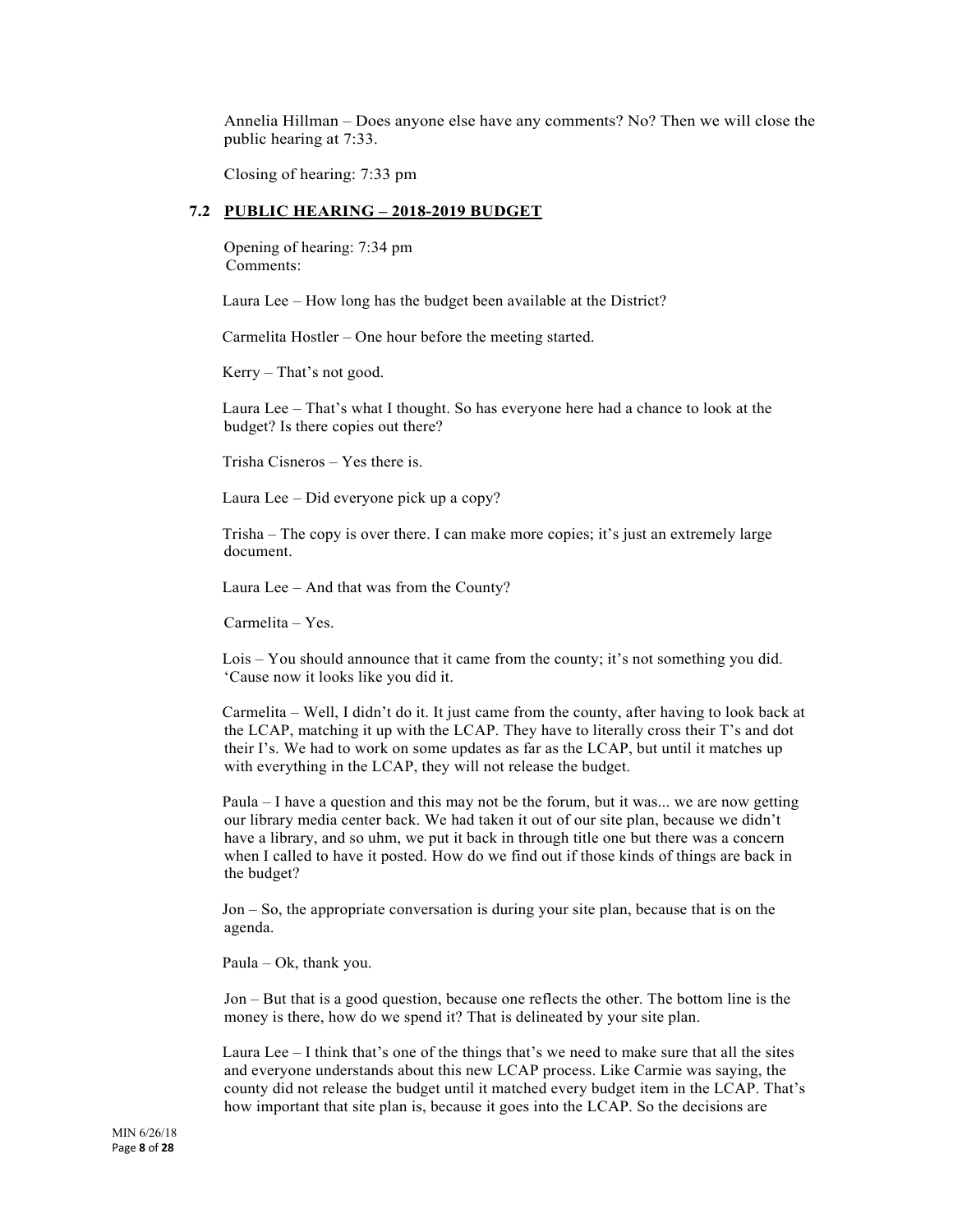Local Control, they really mean it. It not really the board here. It starts at the site level where programs and budgets are put in place and timelines, and then it bubbles up. So while it's frustrating to only have the budget one hours before the hearing, the process is that meticulous. You'll hear me on a number times say where is this resource coming from, people will want to be paid, but if the county sees it's not in here, there will be questioning and sometimes stopping payments if it's not all in alignment. That's how important this stuff is nowadays. So Carmie, can you maybe give us an outline of what our budget is looking like?

Carmelita – Well, our budget is about \$18,735,000. Our reserve level that's going over is at 12%. We have to take into consideration that when we have a reserve that high, that is at that level - that is carried over, a lot of it is our encroachments at the end of the year. If we have vacancies, in which we do in a lot of our resources, we have vacancies. If those vacancies are not filled, I can then take that money back out and put it into our ending balance, per say. Once that ending balance is there, there is it, the 12%. So it makes it look as though "you guys are holding the 12%" when in fact we budgeted for those positions. We take out, to try to offset the ending balance. Now, when the budget rolls over, because we have to do three years, we roll over with every vacancy. And so then, you start looking at your three years out and it looks like were cutting. We're cutting out different programs. We're cutting out some materials and supplies. We're cutting out travel… I don't have that list in front of me right to do a side by side to see what we are looking at for the two years out, however, we are not taking from our actual reserve to carry on. The other piece of this is that the state had another revision that the county did not have access or they were not about to give it to us because it was too late in the year. The majority of folks have their timelines. They're done mid-may, and I am still waiting for different things to happen before I can pull all of this together. So, it is a crunch time for me. I got to the point where I was struggling on my third year out. The state, like I said, they came out with new revenues. I am not able to get that. So right now I am with revenue from the beginning of May when the governor first said this is your snap shot. Apparently, we should have some more. I have not seen those numbers yet. So, that's why, I guess, when we get to the second interim, we will see how we really fare on that third year out. Right now, I have positions that are eliminated on that third year out. I have positions that were eliminated to get us through next year and the next two years out. Not a lot. Just one, or two, I have to double check my memory. However, there was a lot of looking at propane versus heating fuel. The heating fuel was always at a higher level. We now have propane. Our electricity bill has gone up. So now, I have to increase our electricity, because our school sites are all opened back up. So we've had some different things come in that are starting to play out now and that will reflect in our two and three years out. Right now, I mean, we're going to make it, obviously, were making it through.

Laura Lee – What is our reserve for all three years, next year, the second year and the third year out?

Carmelita – So apparently, I was looking at the second year out, so 2018-19 going over moving into that next fiscal year we are at 17.72%. The following year in 2019-20, we drop down to 12.73%. 2020-21 we drop to 8.62% however we are deficit spending each year. I could go into more detail tomorrow, with the side by side, as far as what it is. I see some things on the agenda that we will need to talk about because again, my snap shot is what it is.

Paula – Carmie, do you know off the top of your head, how much are we encroaching in SPED?

Carmelita – Oh my…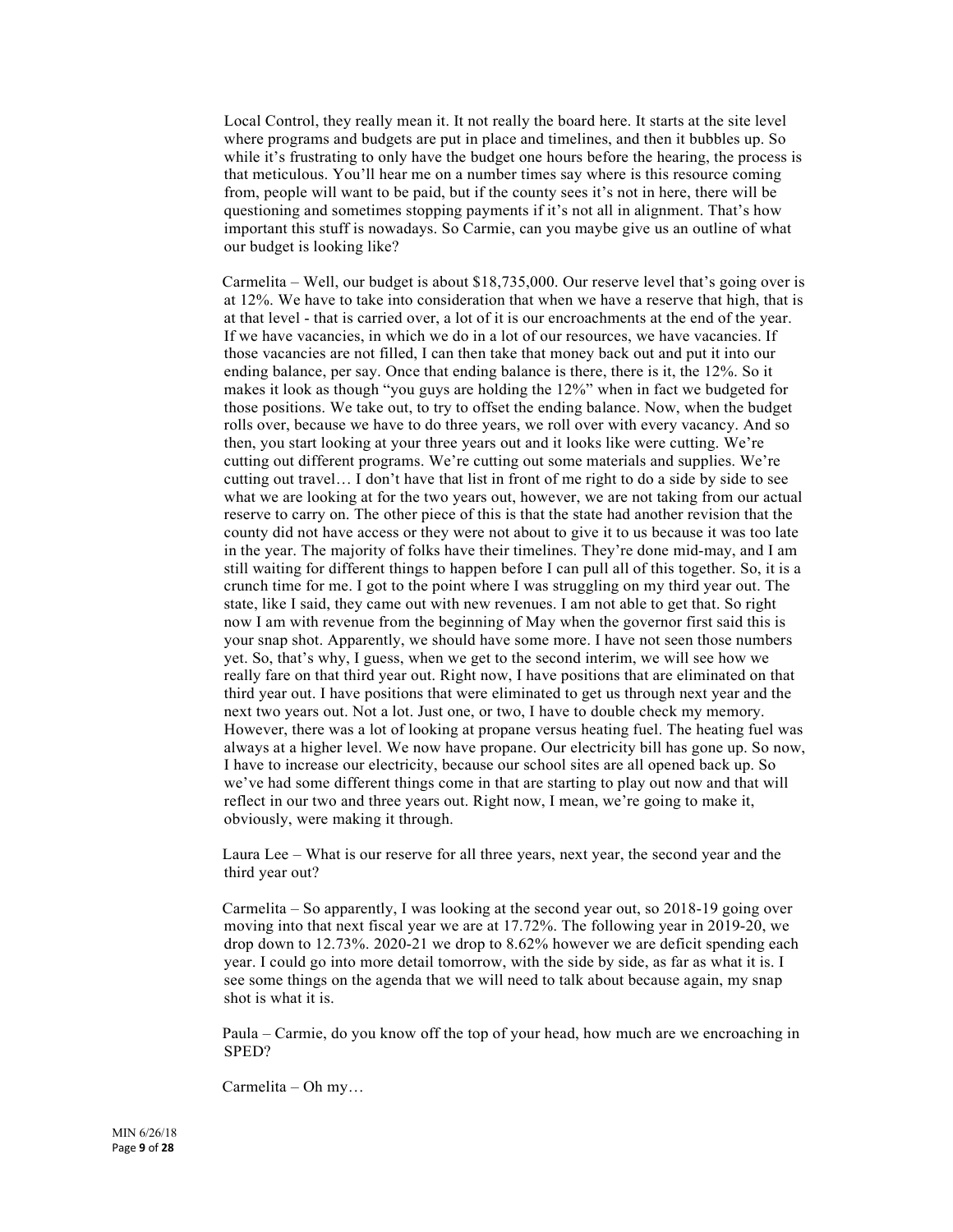Laura Lee  $-1$  did a real quick snap shot and the closest I could come was about \$1.5 million encroachment.

Carmelita – It's about \$1.9 million

Laura Lee – So almost close to \$2 million

Margo – So in an organization of our size, there is and always has been a certain percentage of positions that go unfilled. Are we required to pretend like we are paying all these people that we know they're never going to fill a certain percent? Why can't we use real numbers and take a percentage that we know will not be filled?

Jon – That's what happens at first and second interim; but, you have to budget like you're going to fill them because if you don't, and you do fill them, you won't be able to pay them.

Margo – In the history of our district, have they ever all been filled?

 $Jon - No.$ 

Laura Lee – What you are looking at are positions that each site wants; and so, I would not want to be the one to say, 'you can't budget for that because it's historically never been filled.' So, in effect, you're saying, 'no you can't have that, even if you find someone.'

Margo – Then we'll continue to pretend to pay Casper.

[laughter]

Laura Lee – Or we could shake the bushes and find people

[laughter]

Carmelita – Or you eliminate those positions and use it elsewhere, and that's where it would need to come from those site council and they would make those decisions and then we would need to uphold what the community wants.

Laura Lee – It's up to the Site Councils.

Annelia – Any other comment on the budget?... I'd just like to see… I don't know what the time crunch was, but I would hope next time we could plan to have this hearing next month? Instead of the day…

Carmelita – No…

Kerry – It should be earlier.

Annelia – Well, whatever, we shouldn't be given the budget an hour before. The public should be able to look at it at least a week in advance.

Laura Lee – Well that means going back and making sure the sites get their plans in on time.

Jon – In addition to that, so the LCAP was published on what day?

Trisha – I got it on Wednesday or Thursday, but then we had to go back and make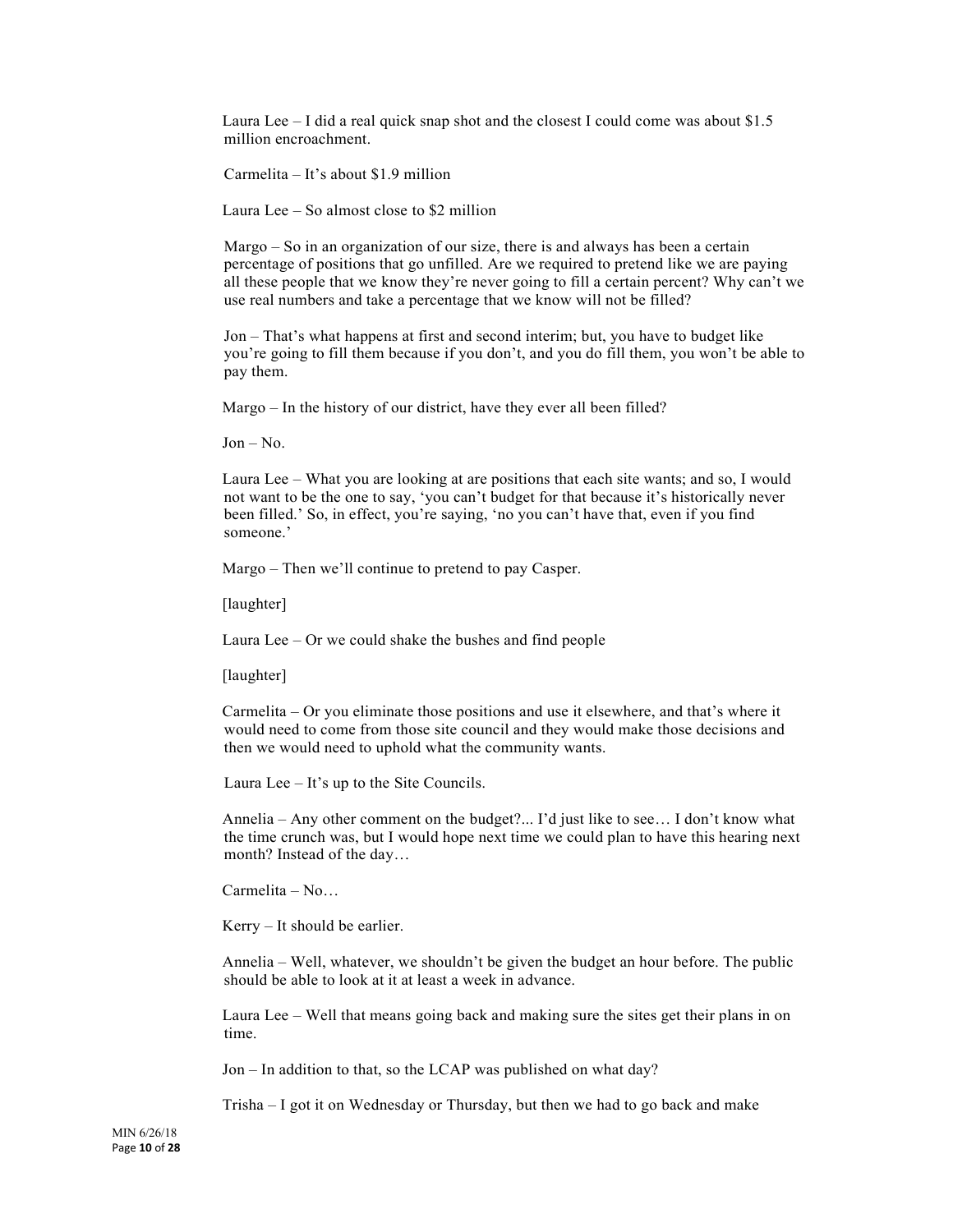revisions.

Jon – But what day did we publish it. We did make it available.

Trisha – Thursday.

Jon – Okay, so Thursday the LCAP was published. It isn't a spreadsheet, like a budget we are used to, but everything in there is the budget. So you have to go through all 179 pages to look at how we are spending our money. So the LCAP is, actually, the budget piece of it. The actual spreadsheets that Laura Lee and Carmie are referring to is they have to manually go into our LCAP and cross reference the budget, line item by line item, and try and decode and figure out where it is. So, it is very cumbersome for the county, who is in charge of fiscal oversite, to make sure everything is accounted for. The sites, we're actually ahead of where we were for the last couple years. We had a deadline that they had to have a draft of their school plans to us by March 14 and then we sat down at our management meeting, and they continued to work with their site councils to say 'this is not approved, but this is the draft.' So we started to put together a draft of the LCAP changes in March. We address some of those LCAP change, but there are some that are going to need site council approval; and, it's pretty hard to blame it on just the sites because there can either be a lack of quorum or more of discussion that needed to take place before they actually approved and gave us the golden seal on some things. So the site plans that you have now are the approved ones, but I can tell you some of them don't even have part of that input that we require from all sides, including the tribes, because even though we don't have a [unintelligible], we made it a requirement that IPP sign off on the site plans, i.e. the LCAP, so that they have a chance to review it and sign off, that they also recommend it. So, this is another chance for input on our plans and we haven't received those back signed off yet.

Margo – I would like to say that Hoopa High, Trinity Valley and Hoopa Elementary all submitted their site plans to the IPP in a timely matter and they have had adequate time to review them. I have received no negative comments back, so I am assuming they are okay. The river schools site plans, they only just got them like Monday or Friday.

Jon – Right, but we haven't got that signed off piece of it.

Margo – Right. And I can't sign. It has to be either Erica needs to sign or else she needs to tell me it's alright. I can't just sign without her saying yes. I believe she's been on travel.

Jon – So even though it seems kind of slow, we have been putting it through a process to be sure these entities have a chance to review and have input on it. And it does slow the process.

Paula – Pragmatically, I'd like to say we start doing our revisions in September/October based on reality of the LCAP and funding that comes through and so there are changes that are made then, and even the March 14, I mean, if we are going to be thoughtful, and in agreement with the whole idea of more input that we talked about earlier is that it makes it really [unintelligible] because we also have to do an extensive evaluation of – which you really can't, I mean to start the evaluation in November or December when you haven't really even implemented a lot of your plan in any way shape or form with fidelity is then problematic to try and evaluate it and have people have a sense from teachers and from classified and from the public to even know if what we have in there is working and worthwhile and so I think that in some ways you know while it's important to have the local control, the parameters that we are boxed into have made it really difficult also to be thoughtful about it and to be really to get those because to get a plan in, you know, May or April, which would probably be even more ideal, and the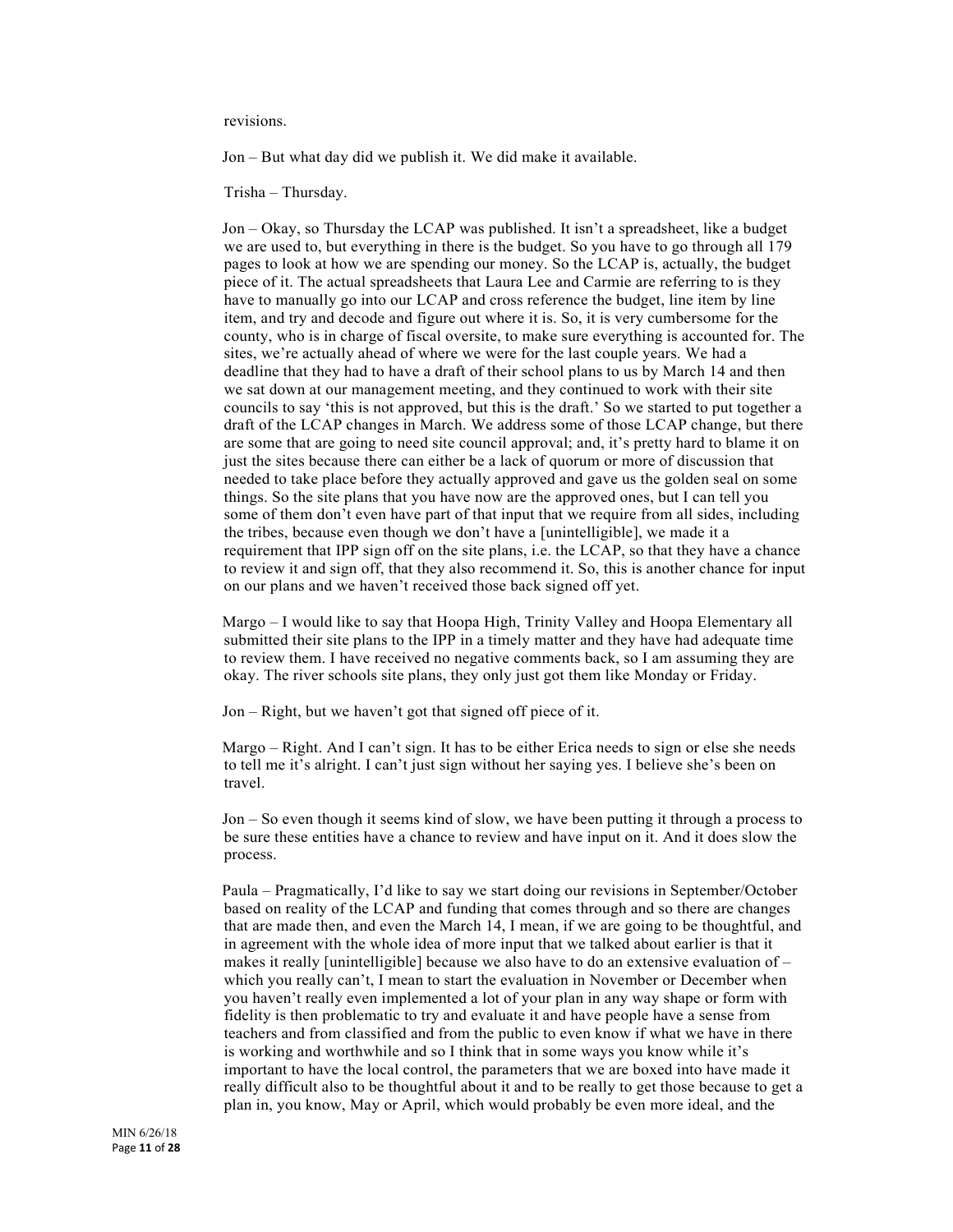March time, I mean, if you are a one school school district, I pulled that off in Blue Lake because that's just the nature of the beast. It's much more difficult, even in just Hoopa elementary, with a lot more going on and a lot more need and a lot more to be reflected. So, I think that in some ways, the sites and communities have been set up to fail with the box we have been given. It's like you have all this control, supposedly, but it doesn't mesh together pragmatically.

Annelia – Any other comments? Okay, we are going to go ahead and close the hearing at 7:50 pm.

Closing of hearing: 7:50 pm

# **7.3 CONSOLIDATED APPLICATION FOR FUNDING CATEGORICAL AID PROGRAMS PART I**

MSC to review and authorize the Superintendent to submit the Consolidated Application.

George/Kelley

George: Aye Kelley: Aye O'Gorman: Aye Hillman: Aye Watty: Aye Magee: Aye Risling: Aye

7-0

# **7.4 WEITCHPEC ELEMENTARY SCHOOL – SITE PLAN AND PLAN EVALUATION**

MSC to table.

Risling/Magee

George: Aye Kelley: Aye O'Gorman: Aye Hillman: Aye Watty: Aye Magee: Aye Risling: Aye

7-0

# **7.5 ORLEANS ELEMENTARY SCHOOL – SITE PLAN AND PLAN EVALUATION**

MSC to table.

Risling/Magee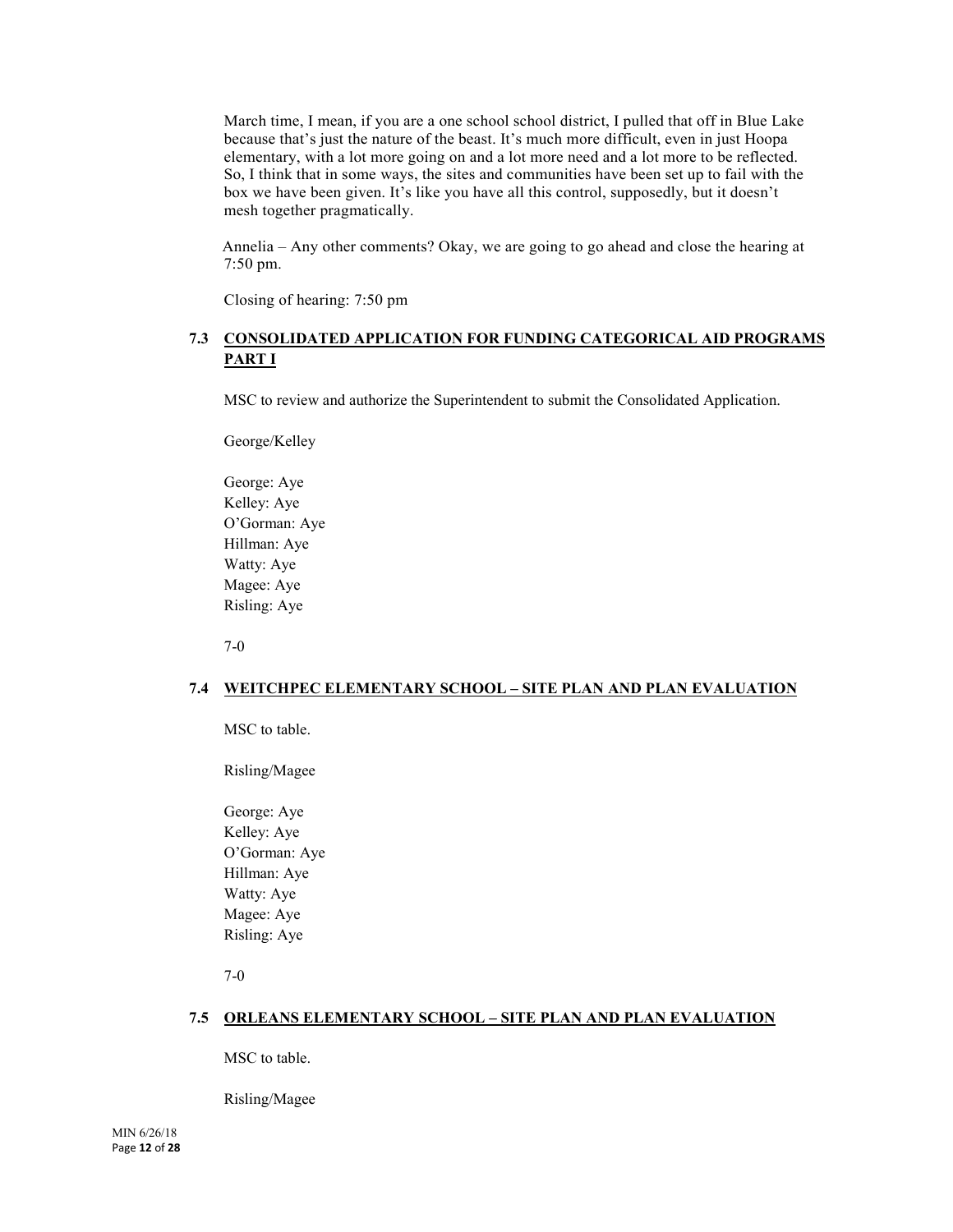George: Aye Kelley: Aye O'Gorman: Aye Hillman: Aye Watty: Aye Magee: Aye Risling: Aye

7-0

# **7.6 JACK NORTON ELEMENTARY SCHOOL – SITE PLAN AND PLAN EVALUATION**

MSC to table.

Risling/Magee

George: Aye Kelley: Aye O'Gorman: Aye Hillman: Aye Watty: Aye Magee: Aye Risling: Aye

7-0

# **7.7 HOOPA ELEMENTARY SCHOOL – SITE PLAN AND PLAN EVALUATION**

MSC to approve the Hoopa Elementary School Site Plan.

Watty/George

George: Aye Kelley: Aye O'Gorman: Aye Hillman: Aye Watty: Aye Magee: Aye Risling: Aye

7-0

# **7.8 STUDENT ACTIVITIES COMMITTEE 2018-19 BUDGET**

MSC to table until the Regular Meeting in August.

O'Gorman/George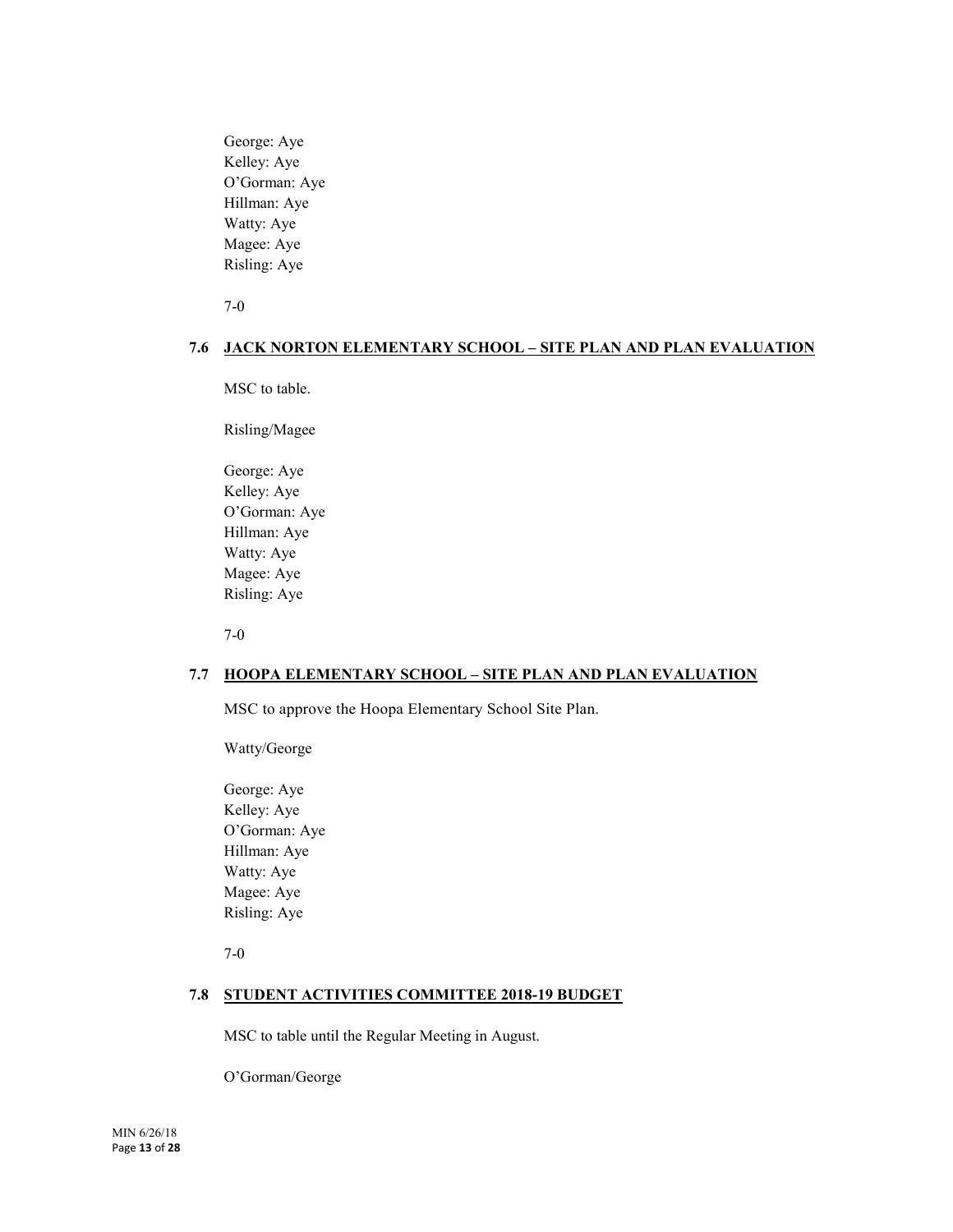George: Aye Kelley: Aye O'Gorman: Aye Hillman: Aye Watty: Aye Magee: Aye Risling: Aye

7-0

# **7.9 SUNSHINE COMMITTEE 2018-19 BUDGET**

MSC to approve the proposed budget from the Sunshine Committee for the 2018-19 school year.

Watty/O'Gorman

George: Aye Kelley: Aye O'Gorman: Aye Hillman: Aye Watty: Aye Magee: Aye Risling: Aye

7-0

#### **7.10 PROFESSIONAL DEVELOPMENT COMMITTEE 2018-19 BUDGET**

MSC to approve the proposed budget from the Professional Development Committee for the 2018-19 school year.

Watty/Magee

George: No Kelley: No O'Gorman: No Hillman: Aye Watty: Aye Magee: Aye Risling: Aye

4-3

#### **7.11 6 RIVERS CONSTRUCTION - HOOPA HIGH SCHOOL PH III INC 1**

MSC to approve an increase to PO #180763 in the amount of \$1,280 for a temporary parking area.

Risling/Kelley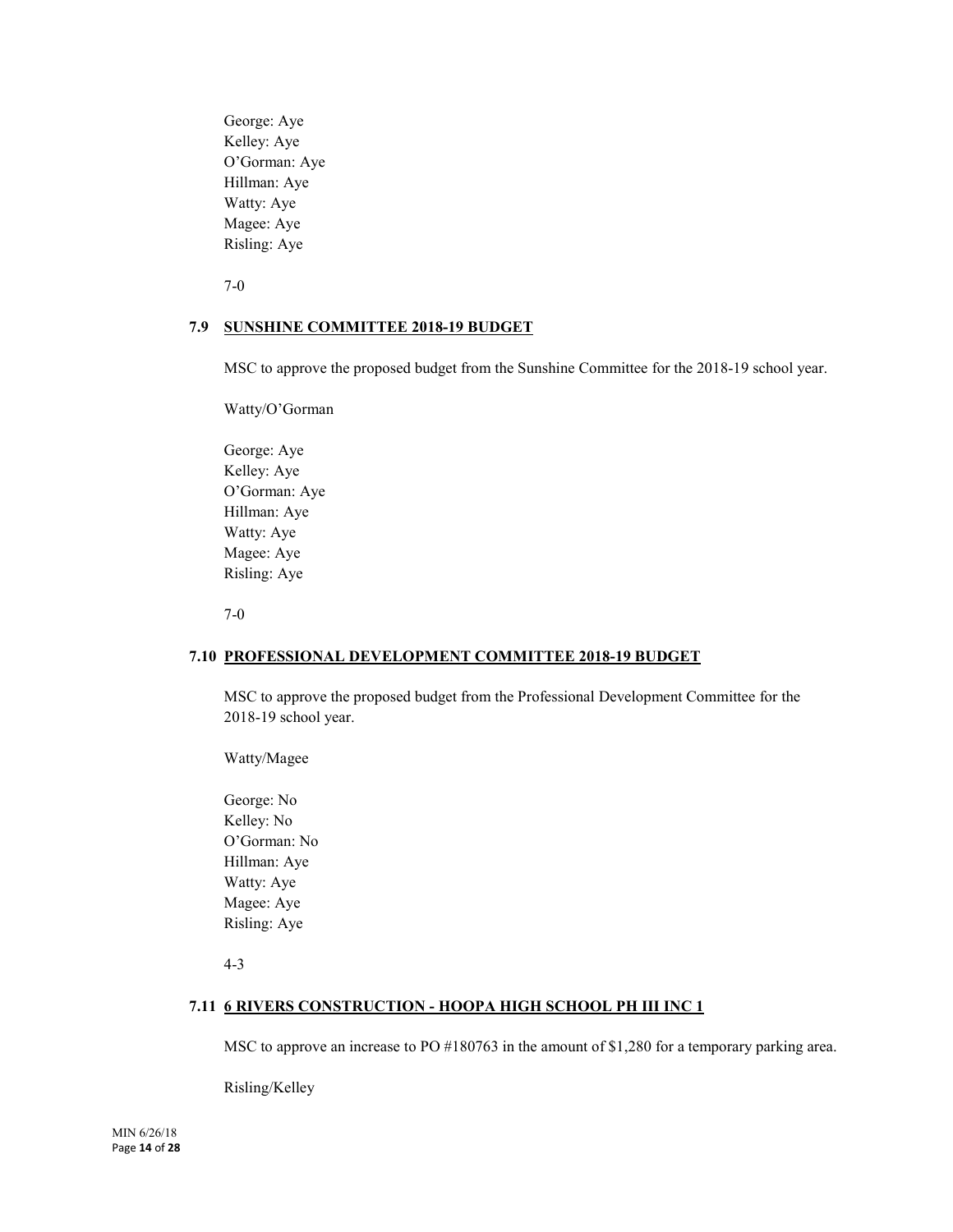George: Recuse Kelley: Aye O'Gorman: Aye Hillman: Aye Watty: Aye Magee: Aye Risling: Aye

6-0-1

#### **7.12 B&B PORTABLE TOILETS - MULTIPLE SITES PH III INC 1**

MSC to approve an increase to PO #180306 in the following amounts per listed site totaling \$1,500 for B&B Portable Toilets:

| Hoopa Valley High School:         | \$600.00 |
|-----------------------------------|----------|
| Trinity Valley Elementary School: | \$500.00 |
| Hoopa Valley Elementary School:   | \$400.00 |

# George/Risling

George: Aye Kelley: Aye O'Gorman: Aye Hillman: Aye Watty: Aye Magee: Aye Risling: Aye

7-0

# **7.13 HOOPA VALLEY ELEMENTARY – CHILLER & SITEWORK PH III INC 2 MULTI-PRIME CONTRACTS**

MSC to approve the following bids for the following Multi-Prime Bid Package:

| 2017.4.3 Ray Mac Mechanical  | \$325,767.00 |
|------------------------------|--------------|
| 2017.4.5 Cone Plumbing       | \$72,565.00  |
| 2017.4.8 North State Masonry | \$60,100.00  |

Watty/O'Gorman

George: Aye Kelley: Aye O'Gorman: Aye Hillman: Aye Watty: Aye Magee: Aye Risling: Aye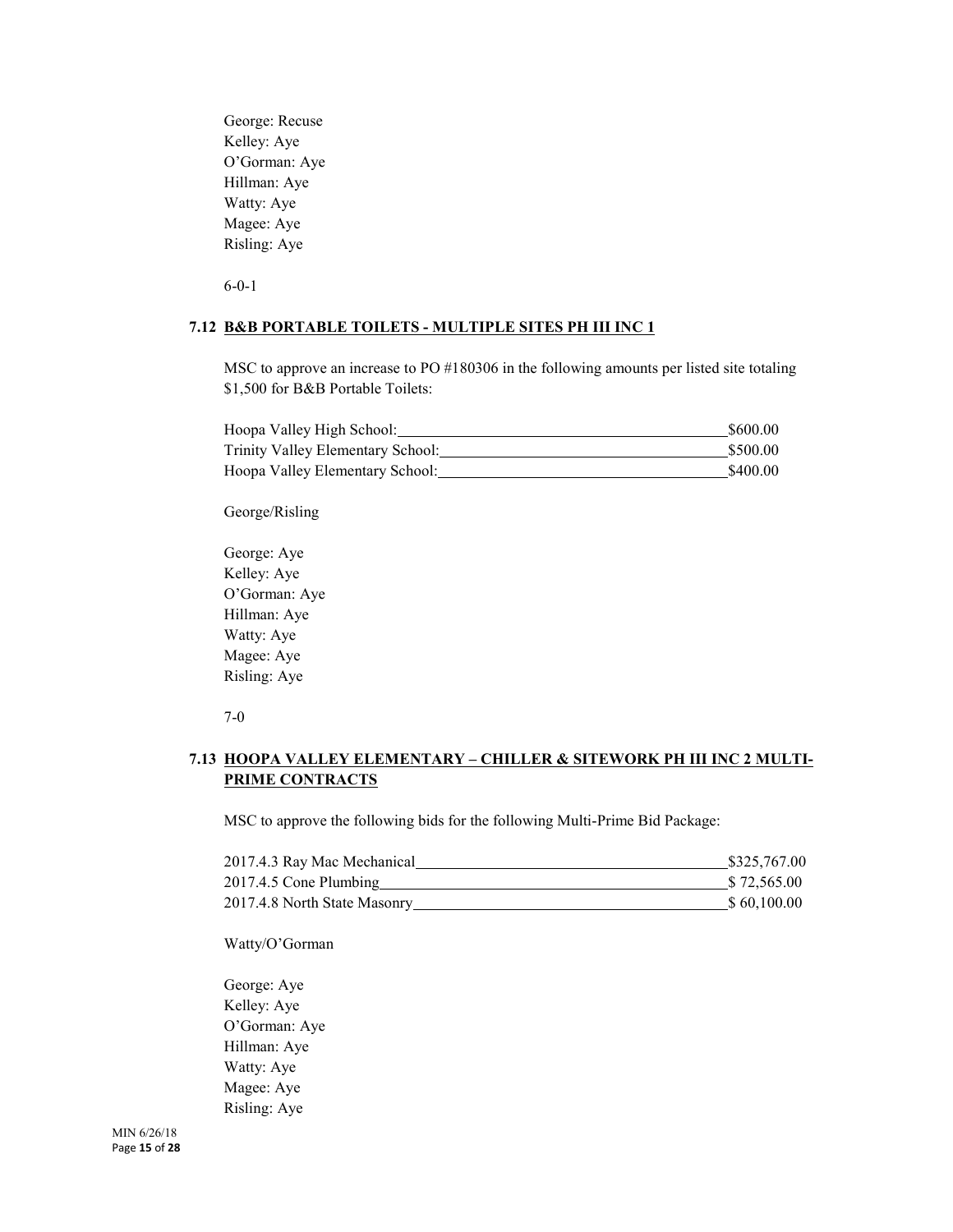# **7.14 CALIFORNIA SAFETY - HOOPA HIGH SCHOOL PH III INC 1**

MSC to approve an increase to PO #180326 in the amount of \$5,166.29 for installing a security system and monitoring.

Magee/Kelley

George: Aye Kelley: Aye O'Gorman: Aye Hillman: Aye Watty: Aye Magee: Aye Risling: Aye

7-0

# **7.15 ROBERT COLBURN ELECTRIC, INC – HOOPA HIGH SCHOOL PH III, INC 1**

MSC to approve the following Change Orders from Robert Colburn Electric, Inc., increasing the PO for Bid Package 2017.3.4 in the total amount of \$20,853.21 to add insurance and for work not on original plans:

| Change Order Number 3 | \$1,885.46  |
|-----------------------|-------------|
| Change Order Number 4 | \$18,967.75 |

Watty/Hillman

George: Aye Kelley: Aye O'Gorman: Aye Hillman: Aye Watty: Aye Magee: Aye Risling: Aye

7-0

# **7.16 ROBERT COLBURN ELECTRIC - ORLEANS ELEMENTARY SCHOOL PH III, INC 1**

MSC to approve the Change Order Number 1 from Robert Colburn Electric, Inc. increasing the amount of PO #180300 for Bid Package 2017.1.4 in the amount of \$8,946.00 for insurance.

Kelley/Watty

7-0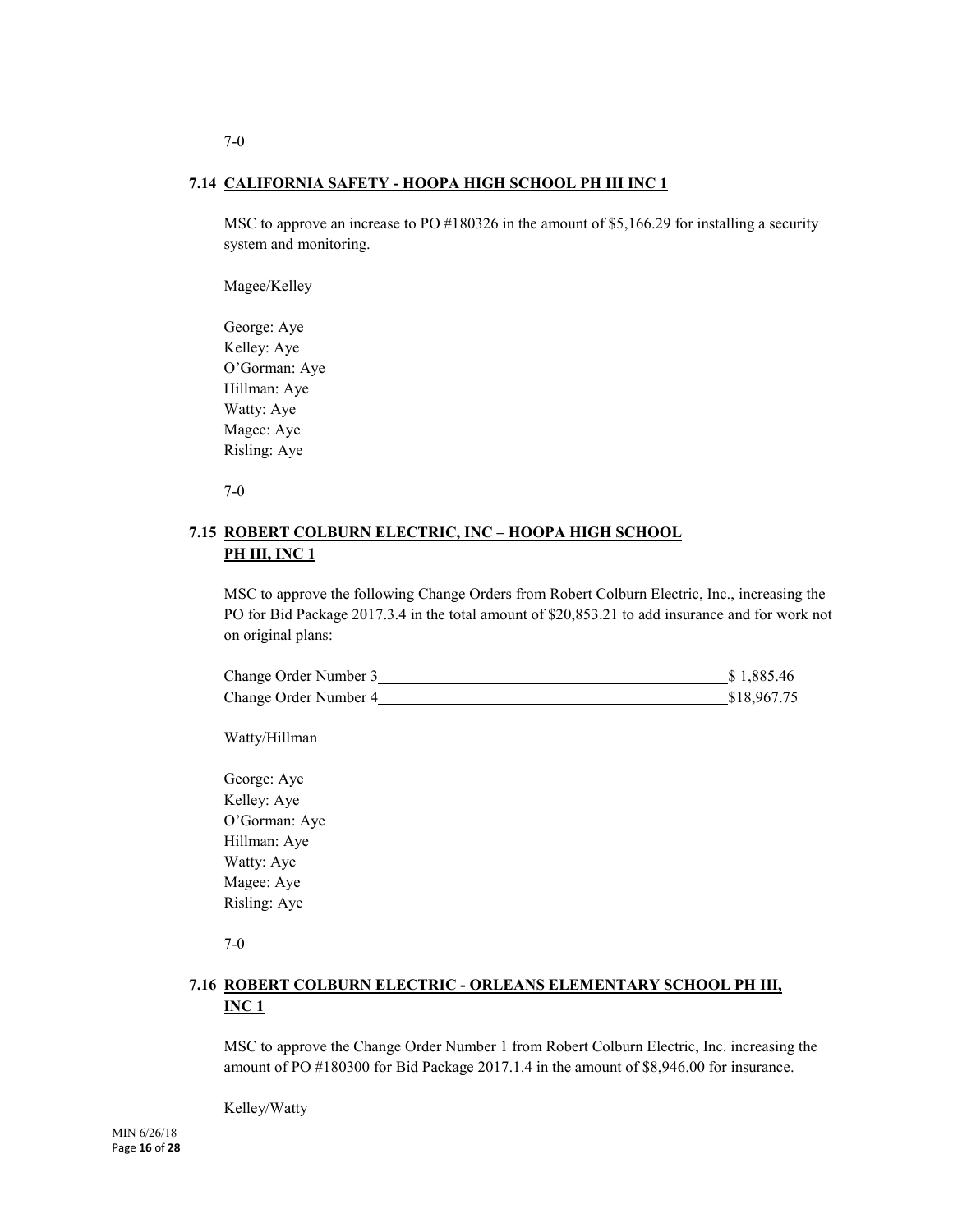George: Aye Kelley: Aye O'Gorman: Aye Hillman: Aye Watty: Aye Magee: Aye Risling: Aye

7-0

# *MSC to extend this meeting another hour*

*Risling/George*

*George: Aye Kelley: Aye O'Gorman: No Hillman: Aye Watty: Aye Magee: Aye Risling: Aye*

*6-1*

# **7.17 CONE PLUMBING, INC - HOOPA ELEMENTARY SCHOOL PH III, INC 1**

MSC to approve Change Order Number Two for Cone Plumbing, Inc. increasing the PO for Bid Package 2017.6.5.B in the amount of \$3,755.47 for work not shown on plans.

Magee/Risling

George: Aye Kelley: Aye O'Gorman: Aye Hillman: Aye Watty: Aye Magee: Aye Risling: Aye

7-0

# **7.18 CONE PLUMBING INC. - WEITCHPEC ELEMENTARY SCHOOL PH III, INC 1**

MSC to approve Invoice #3934 from Cone Plumbing in the amount of \$1,220.46 for supplying and installing a gas line to the generator.

Risling/Magee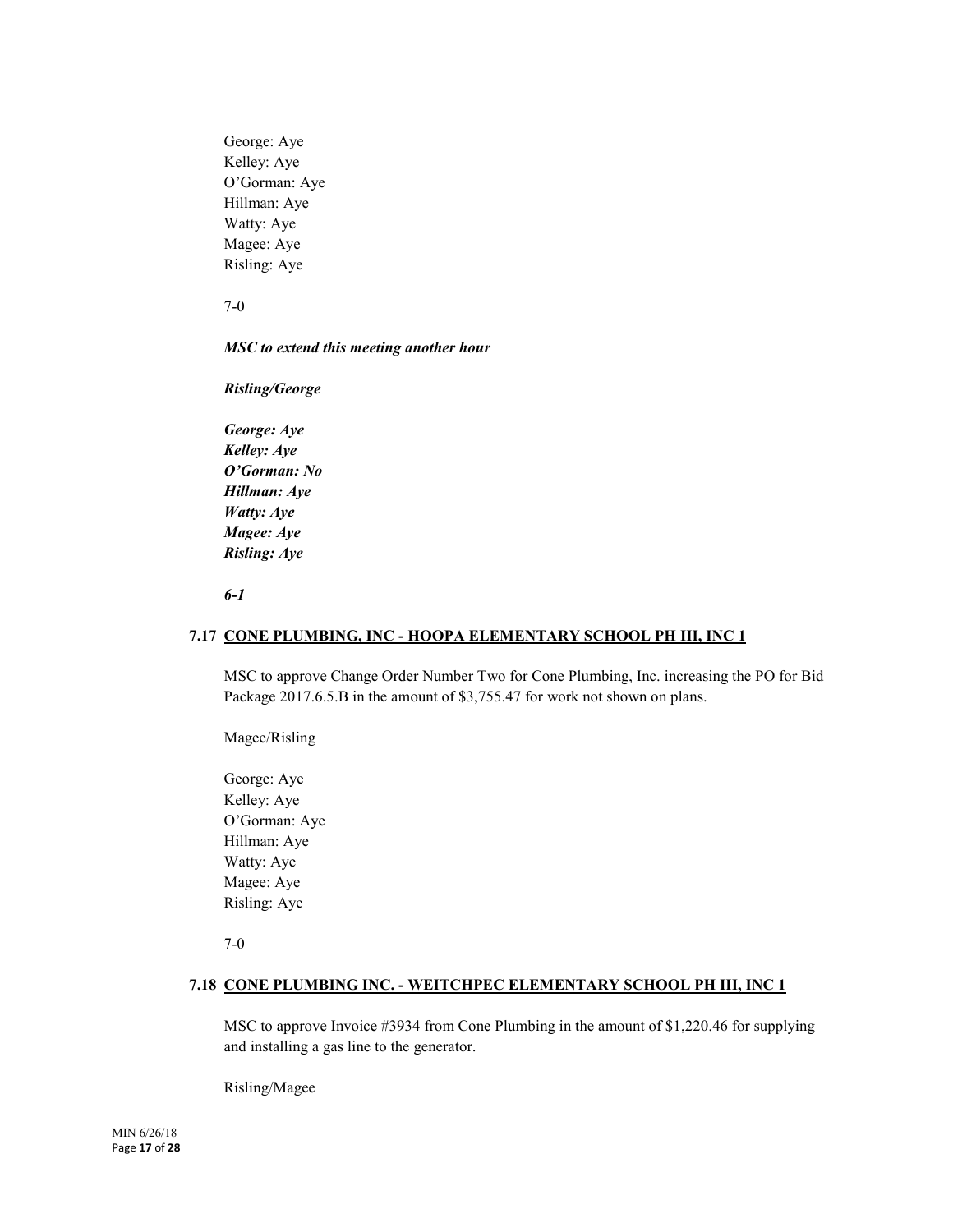George: Aye Kelley: Aye O'Gorman: Aye Hillman: Aye Watty: Aye Magee: Aye Risling: Aye

7-0

# **7.19 CONE PLUMBING INC. - ORLEANS ELEMENTARY SCHOOL PH III INC 1**

MSC to approve the Invoice #3935 from Cone Plumbing in the amount of \$1,806.53 for supplying and installing a gas line for the generator.

Magee/Hillman

George: Aye Kelley: Aye O'Gorman: Aye Hillman: Aye Watty: Aye Magee: Aye Risling: Aye

7-0

# **7.20 CONE PLUMBING INC – JACK NORTON ELEMENTARY SCHOOL PH II**

MSC to approve opening a Purchase Order for Cone Plumbing to cover the following invoices totaling \$5,460.90, as well as encumbering an additional \$2,170.10 for work not yet done.

| Invoice 3957 | \$2,631.00 |
|--------------|------------|
| Invoice 3968 | \$1,061.00 |
| Invoice 3969 | \$1,010.24 |
| Invoice 3970 | \$758.66   |
| Open PO_     | \$2,170.10 |
|              |            |

George/Magee

George: Aye Kelley: Aye O'Gorman: Aye Hillman: Aye Watty: Aye Magee: Aye Risling: Aye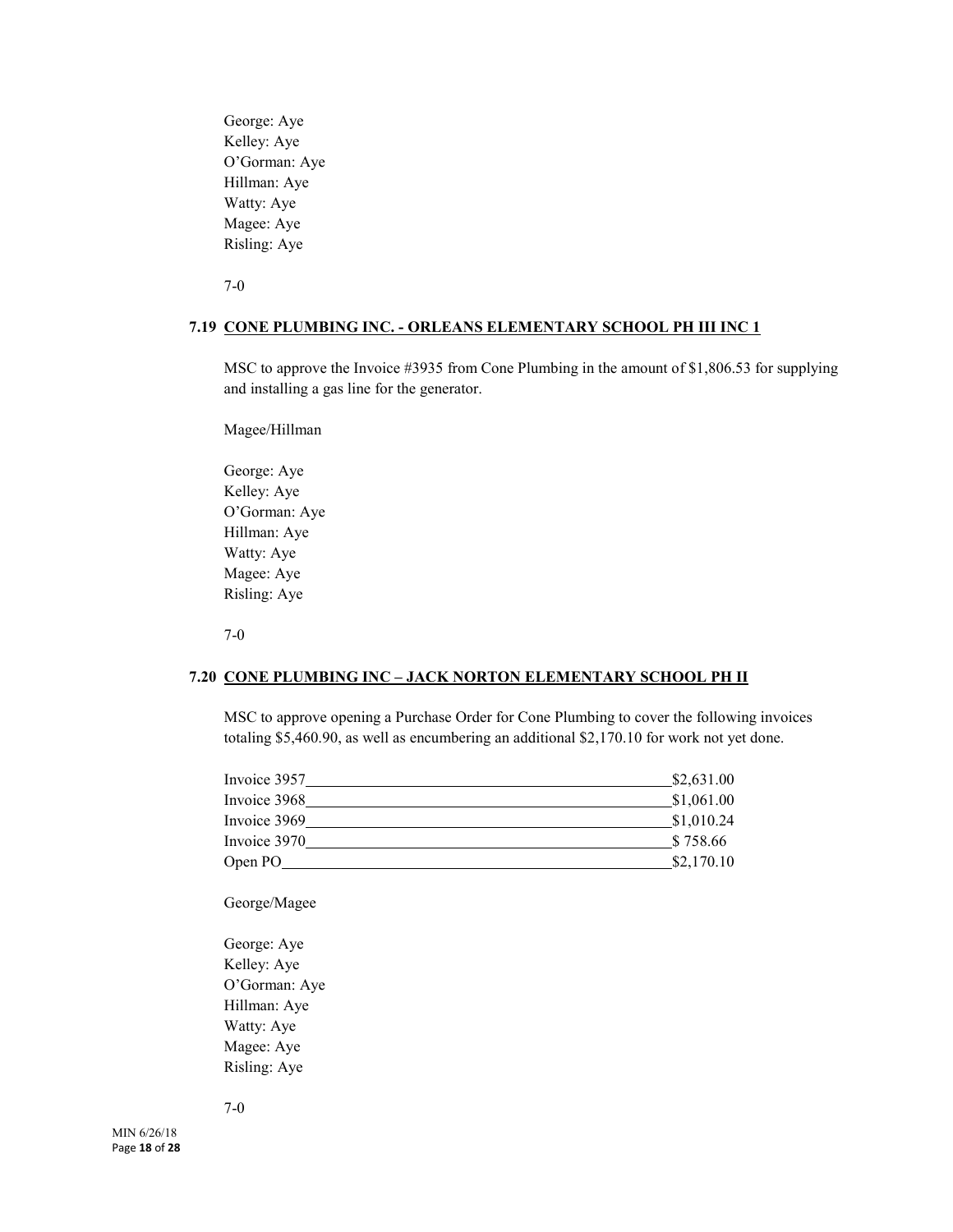# **7.21 ERIC ROSS TILE CO. – HOOPA HIGH SCHOOL PH III, INC 1**

MSC to approve Invoice 4763 (\$5,703.60) and Invoice 4764 (\$8,881.00) in the total amount of \$14,584.60 for patches at three windows and providing and installing ceramic tile.

Risling/Magee

George: Aye Kelley: Aye O'Gorman: Aye Hillman: Aye Watty: Aye Magee: Aye Risling: Aye

7-0

# **7.22 FREMONT MILLWORK CO. - HOOPA ELEMENTARY SCHOOL PH III, INC 1**

MSC to approve Change Order Number One decreasing PO 180875 in the amount of \$2,610.00

Magee/George

George: Aye Kelley: Aye O'Gorman: Aye Hillman: Aye Watty: Aye Magee: Aye Risling: Aye

7-0

# **7.23 HOOPA ROADS AGGREGATE - MULTIPLE SITES, PH III**

MSC to approve an increase to PO #180531 for Hoopa Roads Aggregate by the following amounts by site, totaling \$22,500.00:

| Hoopa Valley Elementary School:   | \$15,000.00 |
|-----------------------------------|-------------|
| Hoopa Valley High School:         | \$ 5,000.00 |
| Trinity Valley Elementary School: | \$2.500.00  |

Watty/Magee

George: Aye Kelley: Aye O'Gorman: Aye Hillman: Aye

MIN 6/26/18 Page **19** of **28**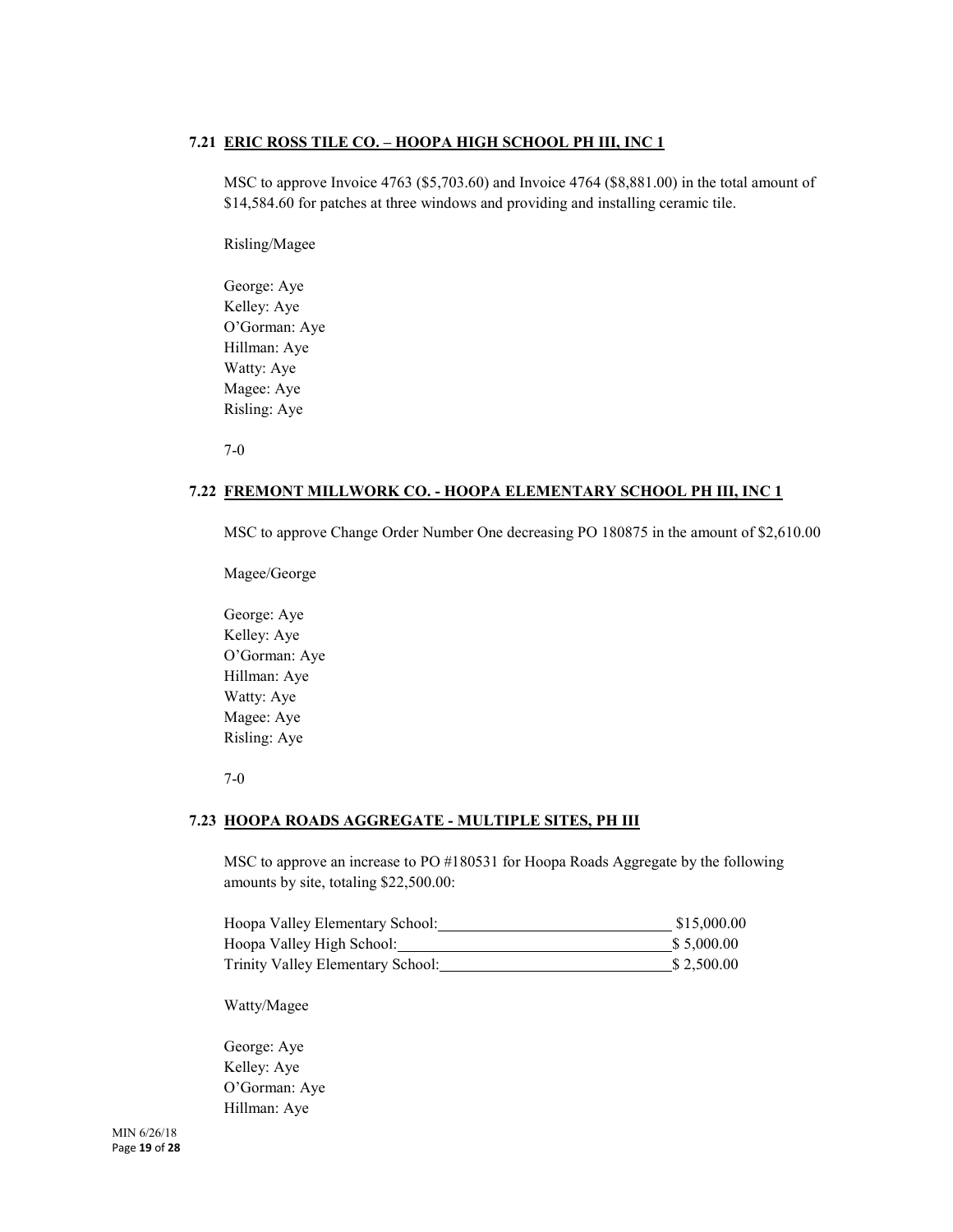Watty: Aye Magee: Aye Risling: Aye

7-0

# **7.24 HUMBOLDT SANITATION – MULTIPLE SITES, PH III**

MSC to approve an increase to PO #180474 for Humboldt Sanitation by the following amounts by site, totaling \$40,000.00:

| Hoopa Valley Elementary School:   | \$15,000.00 |
|-----------------------------------|-------------|
| Hoopa Valley High School:         | \$10,000.00 |
| Trinity Valley Elementary School: | \$10,000.00 |
| Orleans Elementary School:        | \$5,000.00  |

Magee/Watty

George: Aye Kelley: Aye O'Gorman: Aye Hillman: Aye Watty: Aye Magee: Aye Risling: Aye

7-0

# **7.25 IVS COMPUTER TECHNOLOGY - HOOPA ELEMENTARY SCHOOL PH III**

MSC to approve the Invoice #182624rev from IVS Computer Technology in the amount of \$572.00 for a non-warranty service call and travel fees.

George/Kelley

George: Aye Kelley: Aye O'Gorman: Aye Hillman: Aye Watty: Aye Magee: Aye Risling: Aye

7-0

# **7.26 JB JORDAN - HOOPA ELEMENTARY SCHOOL PH III, INC 1**

MSC to approve Change Order Number One from JB Jordan, increasing PO # 180751 for Bid Pack 2017.6.15 in the amount of \$1,145.00 to fix high spots in the concrete.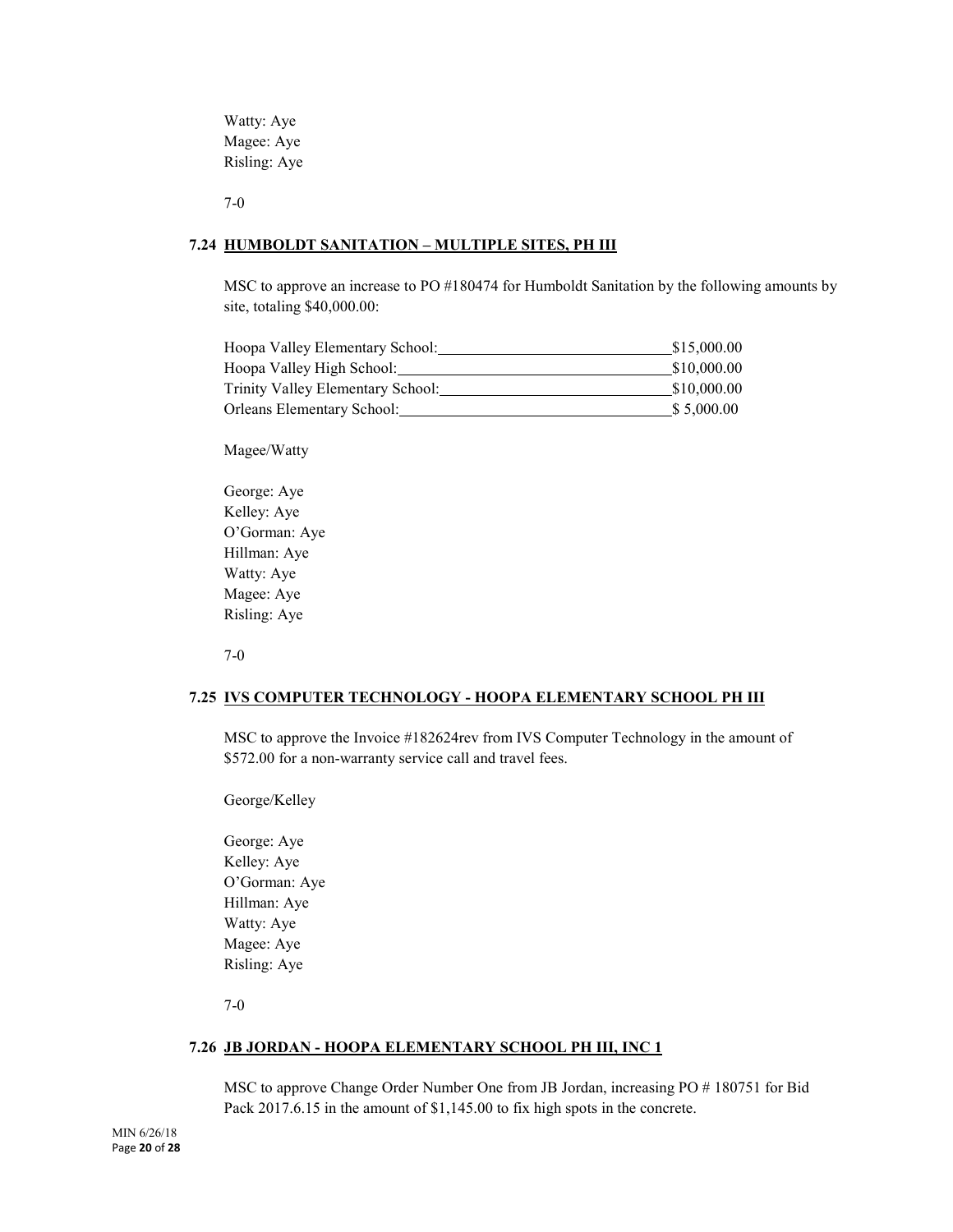Risling/Watty

George: Aye Kelley: Aye O'Gorman: Aye Hillman: Aye Watty: Aye Magee: Aye Risling: Aye

7-0

#### **7.27 JMR FENCING - ORLEANS ELEMENTARY SCHOOL PH III**

MSC to approve an increase to PO #180157 for JMR Fencing in the total amount of \$1,012.00 for four months of temporary fencing at \$253/month

Watty/George

George: Aye Kelley: Aye O'Gorman: Aye Hillman: Aye Watty: Aye Magee: Aye Risling: Aye

7-0

# **7.28 KDI CONSULTANTS - TRINITY VALLEY ELEMENTARY SCHOOL PH II**

MSC to approve Invoice #1092 from KDI Consultants in the amount of \$2,689.00 for DSA Inspection, Admin Support, and Travel Expenses.

Risling/George

George: Aye Kelley: Aye O'Gorman: Aye Hillman: Aye Watty: Aye Magee: Aye Risling: Aye

7-0

#### **7.29 KDI CONSULTANTS - HOOPA HIGH SCHOOL PH II**

MIN 6/26/18 Page **21** of **28**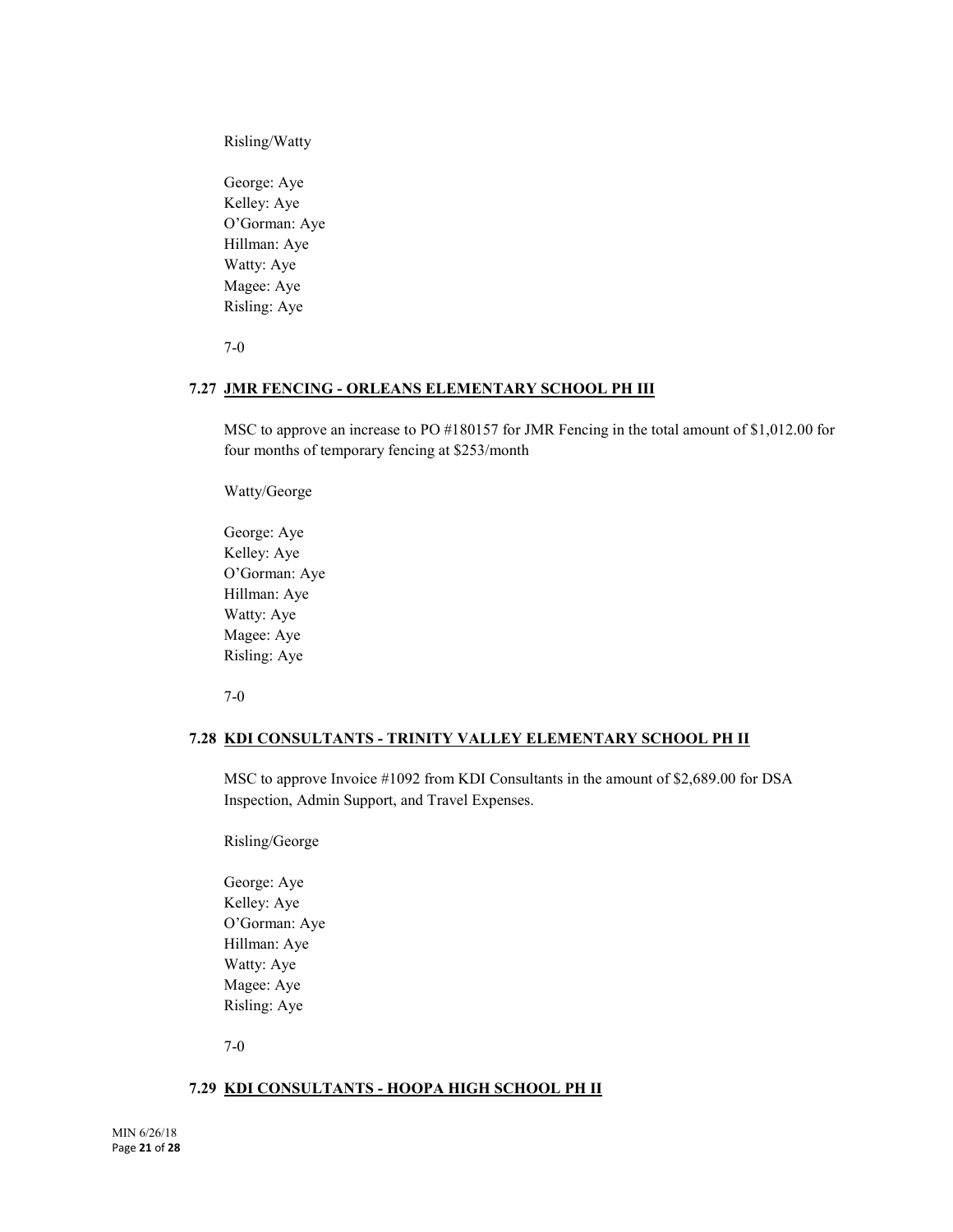MSC to approve Invoice 1093 (\$2,689) and Invoice 1107 (\$6,056) from KDI Consultants, totaling \$8,745.00, for DSA Inspection, Admin Support, and Travel Expenses.

Magee/George

George: Aye Kelley: Aye O'Gorman: Aye Hillman: Aye Watty: Aye Magee: Aye Risling: Aye

7-0

# **7.30 LACO - ORLEANS ELEMENTARY PH III**

MSC to approve an increase to PO #180286 for LACO in the amount of \$1,900.00 for work not included in original scope.

Risling/Watty

George: Aye Kelley: Aye O'Gorman: Aye Hillman: Aye Watty: Aye Magee: Aye Risling: Aye

7-0

# **7.31 MCCUEN CONSTRUCTION INC - HOOPA HIGH SCHOOL PH III, INC 1**

MSC to approve Change Order Number 8R from McCuen Construction, increasing PO #180702 for Bid Pack 2017.3.2.B in the total amount of \$3,547.80 for work added due to plan revisions.

Watty/Magee

George: Aye Kelley: Aye O'Gorman: Aye Hillman: Aye Watty: Aye Magee: Aye Risling: Aye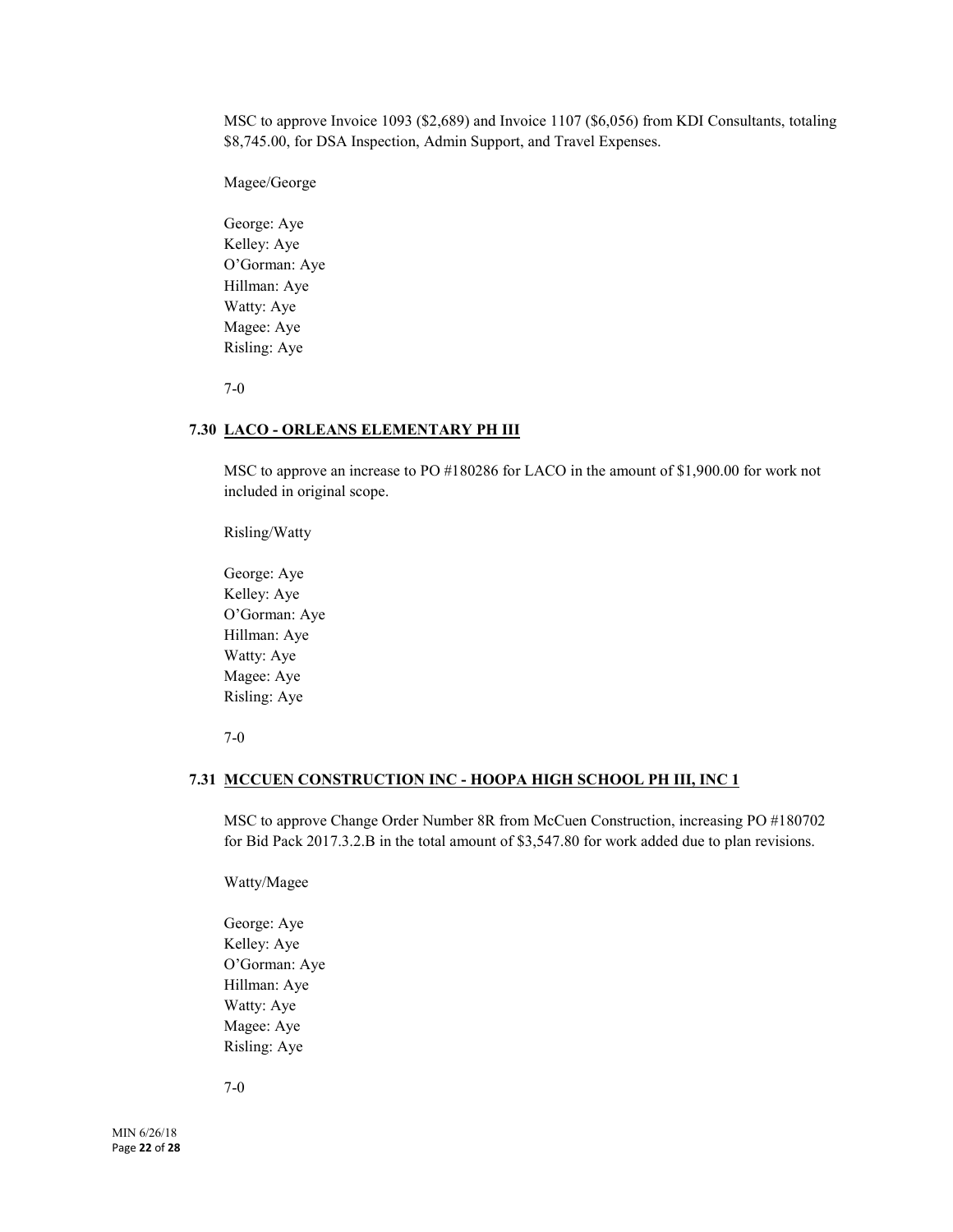# **7.32 MCCUEN CONSTRUCTION, INC - HOOPA HIGH SCHOOL PH III**

MSC to approve Change Order Number 4 from McCuen Construction, increasing PO #180698 for Bid Package 2017.3.10.B in the amount of \$4,716.24 for concrete curb brushing.

Kelley/Hillman

George: Aye Kelley: Aye O'Gorman: Aye Hillman: Aye Watty: Aye Magee: Aye Risling: Aye

7-0

# **7.33 METEOR EDUCATION - MULTIPLE SITES**

MSC to table indefinitely the following quotes for furnishings at the following sites:

| Hoopa Valley Elementary School   | \$197,536.39 |
|----------------------------------|--------------|
| Hoopa Valley High School         | \$207,190.11 |
| Trinity Valley Elementary School | \$6,484.05   |

Kelley/O'Gorman

George: Aye Kelley: Aye O'Gorman: Aye Hillman: Aye Watty: Aye Magee: Aye Risling: Aye

7-0

#### **7.34 THE MILL YARD - MULTIPLE SITES, PH III**

MSC to approve an increase to PO #180766 in the following amounts for the listed sites:

| Hoopa Valley High School         | \$500.00 |
|----------------------------------|----------|
| Trinity Valley Elementary School | \$500.00 |

Watty/George

George: Aye Kelley: Aye O'Gorman: Aye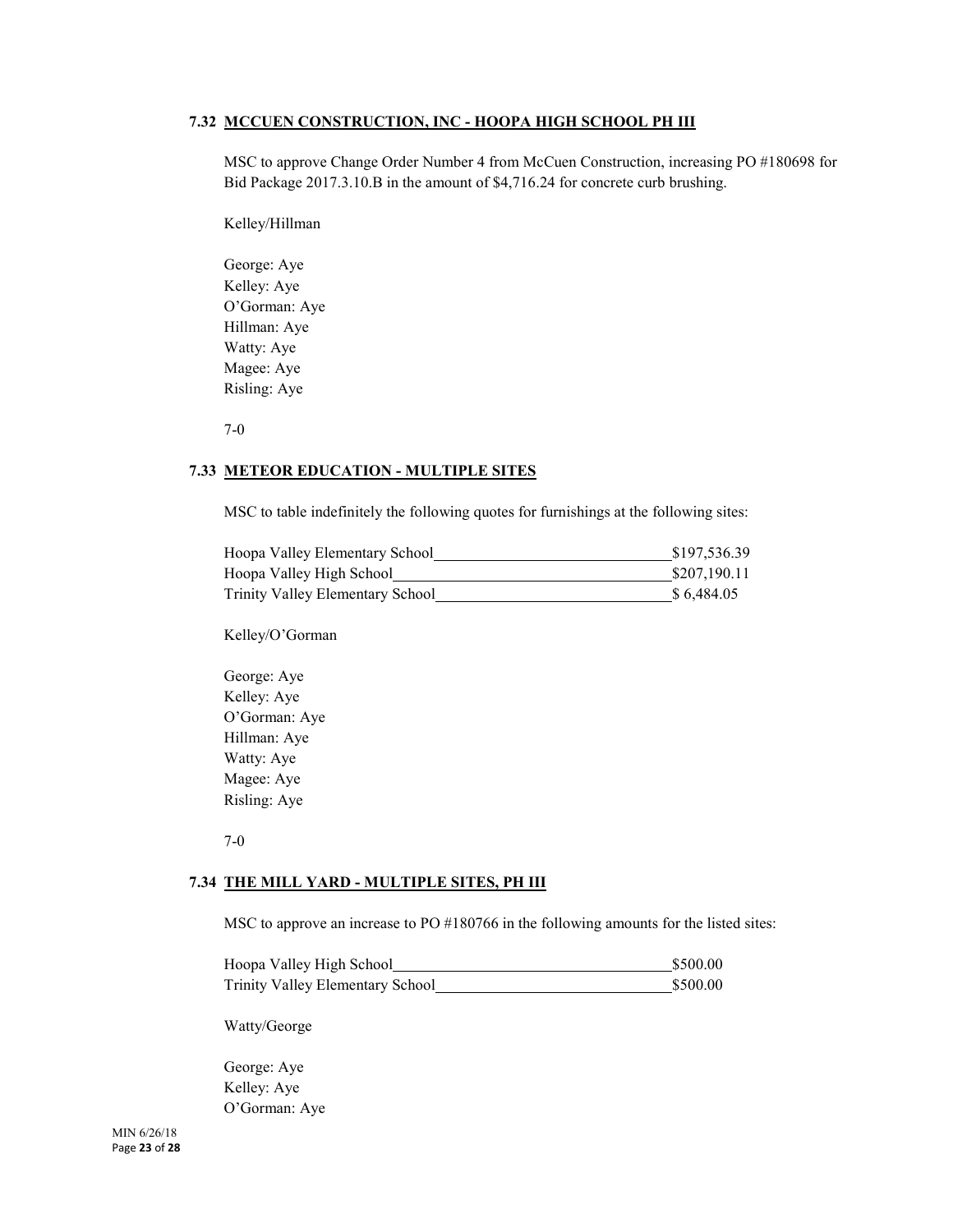Hillman: Aye Watty: Aye Magee: Aye Risling: Aye

7-0

# **7.35 POLETSKI'S APPLIANCE CENTER – HOOPA HIGH SCHOOL PH III, INC 1**

MSC to approve opening a PO for Poletski's Appliance Center in the amount of \$3,739.17 for purchasing a refrigerator and appliance warranties for the Home Economics Room.

George/Magee

George: Aye Kelley: Aye O'Gorman: Aye Hillman: Aye Watty: Aye Magee: Aye Risling: Aye

7-0

#### **7.36 RAY-MAC MECHANICAL - HOOPA HIGH SCHOOL PH III, INC 1**

MSC to approve Change Order Number 02 from Ray-Mac Mechanical, increasing PO #180701 for Bid Pack 2017.3.3 in the amount of \$30,742.79 to provide and install two fume hoods with exhaust fans in Science Rooms, as well as all mechanical changes as shown on new plans.

Watty/Risling

George: Aye Kelley: Aye O'Gorman: Aye Hillman: Aye Watty: Aye Magee: Aye Risling: Aye

7-0

# **7.37 R. BROWN CONSTRUCTION - JACK NORTON ELEMENTARY SCHOOL PH II**

MSC to approve the Invoice #5142018 from R. Brown Construction in the amount of \$562.50 for picking up a generator, hauling it to Jack Norton Elementary, and setting it in place.

Magee/George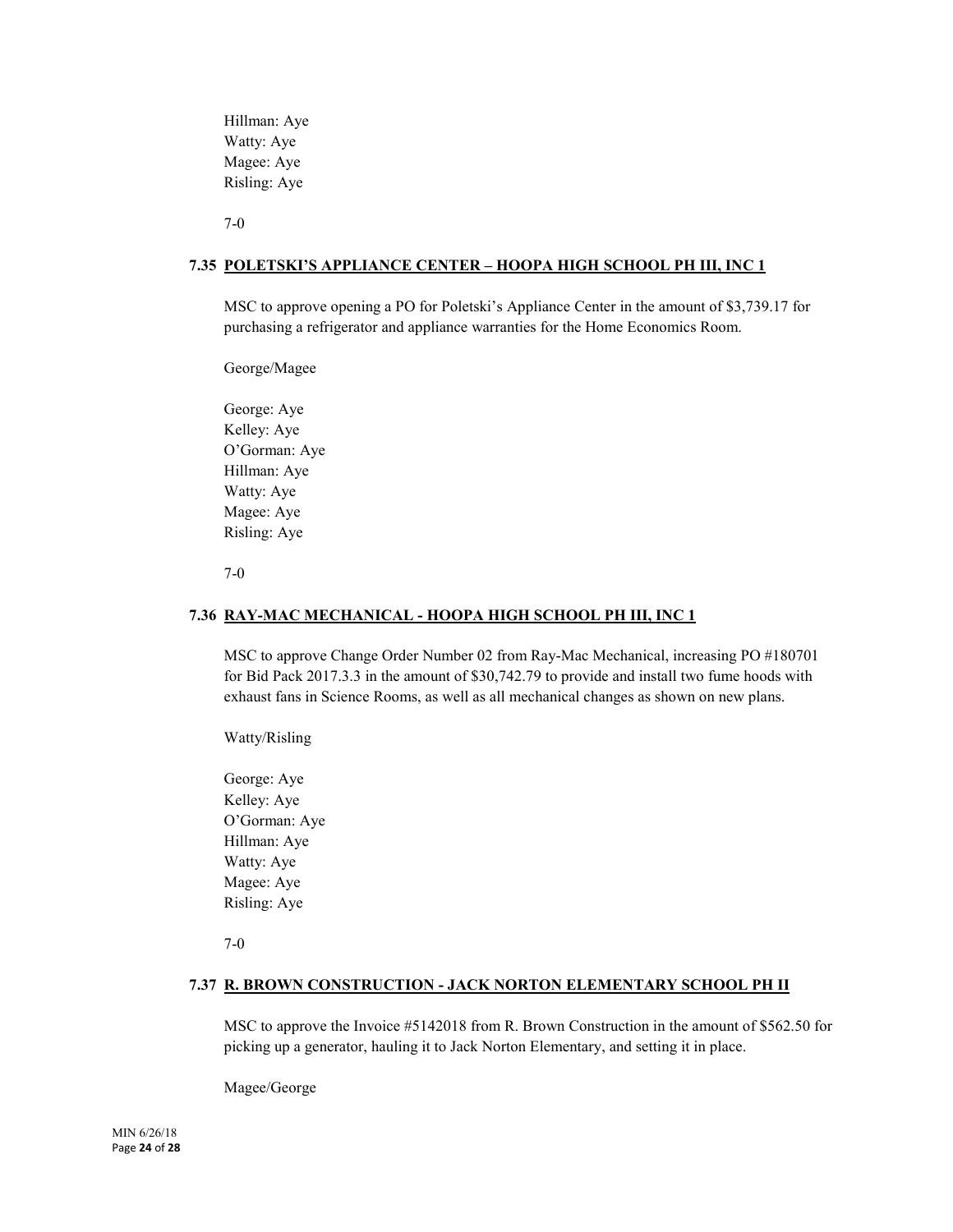George: Aye Kelley: Aye O'Gorman: Aye Hillman: Aye Watty: Aye Magee: Aye Risling: Aye

7-0

#### **7.38 SHOLES OVERHEAD DOOR - JACK NORTON ELEMENTARY SCHOOL PH II**

MSC to approve a purchase order for Sholes Overhead Door in the amount of \$7,136.00 to provide and install a commercial rolling door, steel curved slats, heavy duty bottom bar, track and hardware for the generator building

George/Magee

George: Aye Kelley: Aye O'Gorman: Aye Hillman: Aye Watty: Aye Magee: Aye Risling: Aye

7-0

#### **7.39 STEWART COMPANIES – JACK NORTON ELEMENTARY SCHOOL PH II**

MSC to approve the following change orders from Stewart Companies, increasing PO #180873 for Bid Pack 2018.5.2.B in the total amount of \$85,666.79 for work not shown on plans:

| Change Order 1 | \$20,740.25 |
|----------------|-------------|
| Change Order 2 | \$15,499.13 |
| Change Order 3 | \$11,097.50 |
| Change Order 4 | \$18,785.25 |
| Change Order 5 | \$19,544.66 |

Watty/Magee

George: Aye Kelley: Aye O'Gorman: Aye Hillman: Aye Watty: Aye Magee: Aye Risling: Aye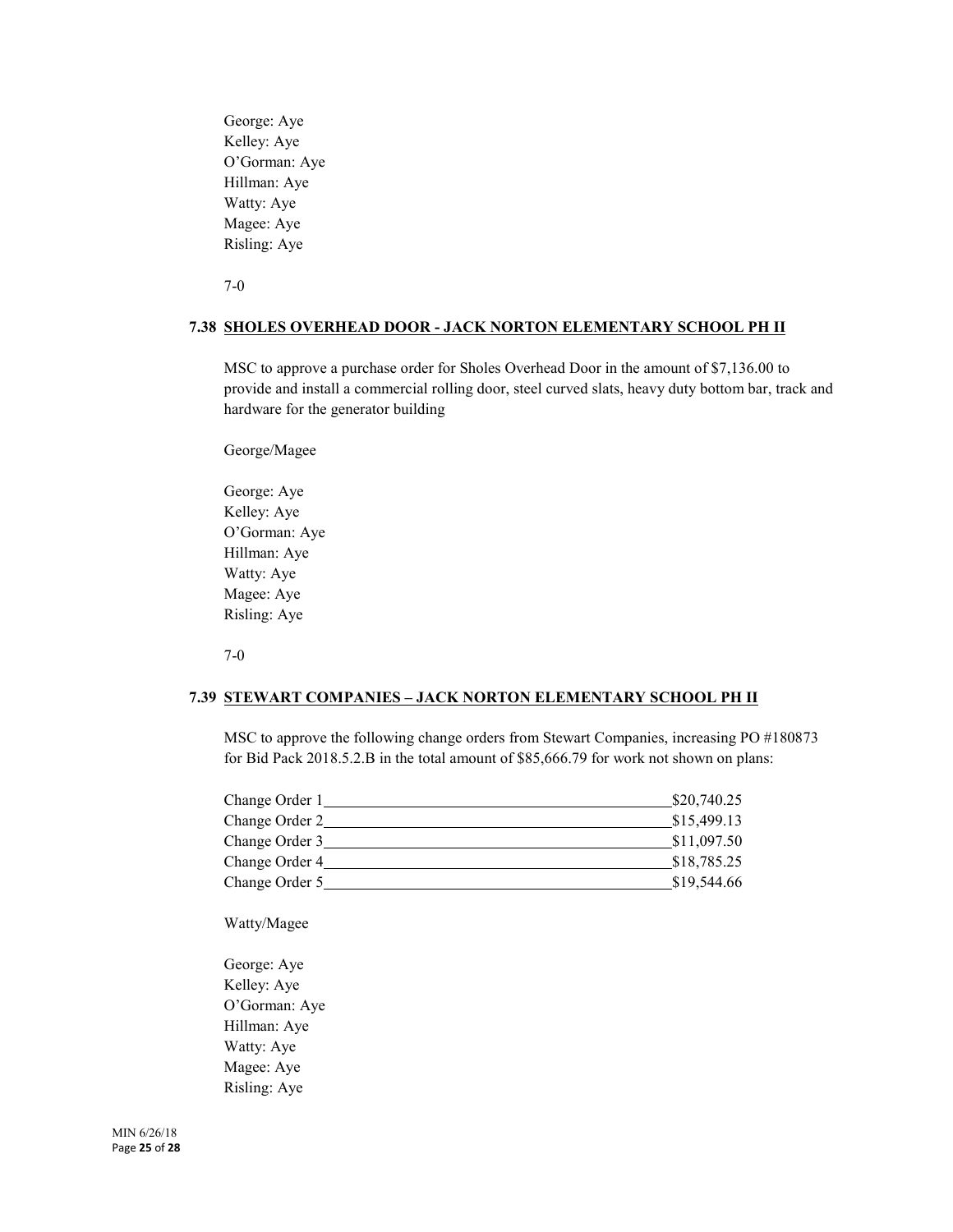# **7.40 STORCKMAN PLUMBING - HOOPA ELEMENTARY SCHOOL PH III, INC 1**

MSC to approve Change Order Number 4.01 for Storckman Plumbing, increasing PO #180699 for Bid Package KT2017.3.5 in the amount of \$19,392.83 for added costs not on the bid plan.

Magee/Watty

George: Aye Kelley: Aye O'Gorman: Aye Hillman: Aye Watty: Aye Magee: Aye Risling: Aye

7-0

### **7.41 TRENT CONSTRUCTION - HOOPA ELEMENTARY SCHOOL PH III, INC 1**

MSC to approve Change Order Number One for Trent Construction, increasing the amount of PO #180679 for Bid Package 2017.6.2B in the amount of \$6,108.81 for replacing damaged plates and structural members, replacing rafters, infill framing, and work not shown on Plans

George/Kelley

George: Aye Kelley: Aye O'Gorman: Aye Hillman: Aye Watty: Aye Magee: Aye Risling: Aye

7-0

#### **7.42 TT CONSTRUCTION - HOOPA HIGH SCHOOL PH II**

MSC to approve Invoice 6027 from TT Construction in the amount of \$2,500.00 for work done beyond scope of proposal

George/Kelley

George: Aye Kelley: Aye O'Gorman: Aye Hillman: Aye

MIN 6/26/18 Page **26** of **28**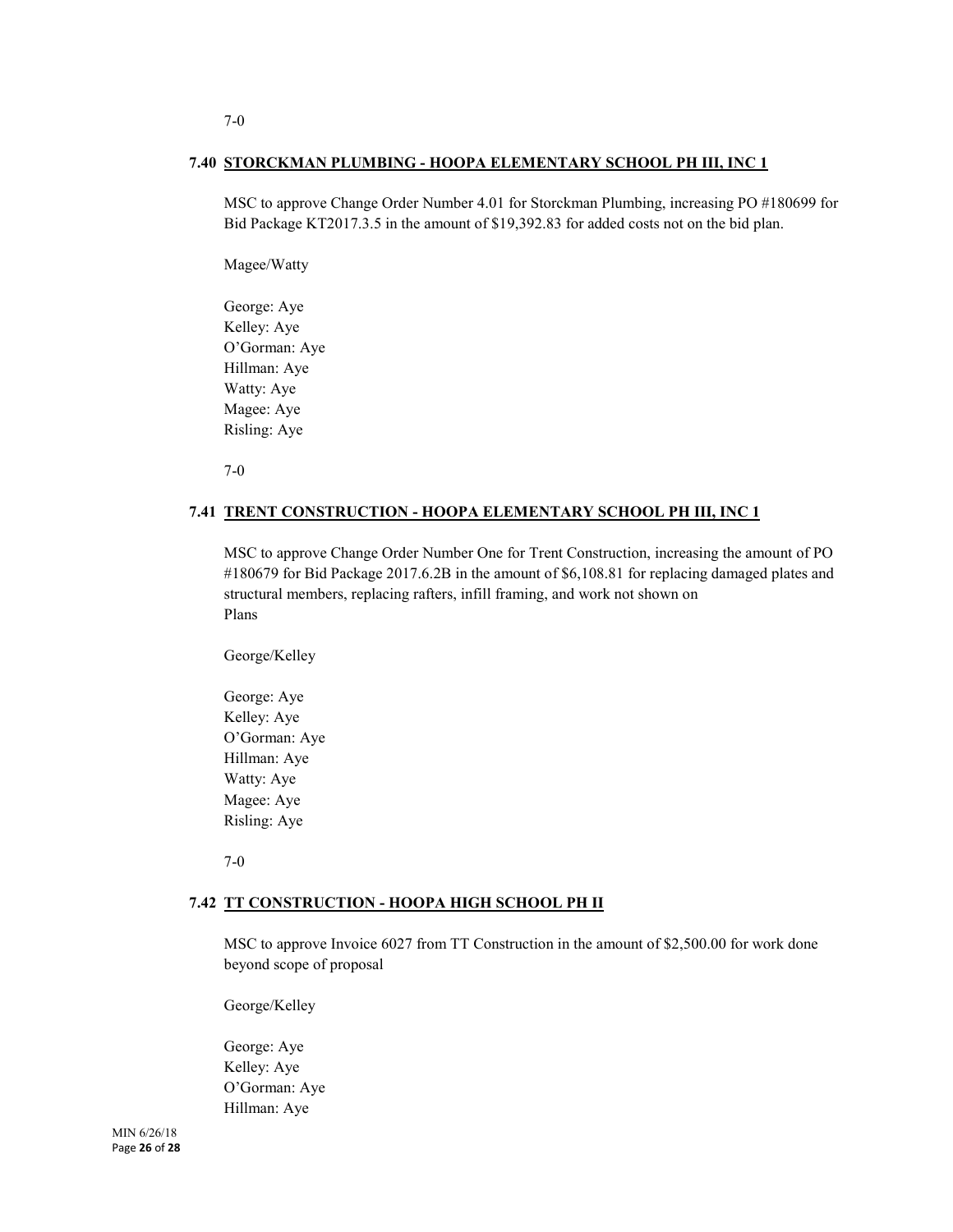Watty: Aye Magee: Aye Risling: Aye

7-0

# **7.43 TRINITY VALLEY CONSULTING ENGINEERS - JACK NORTON ELEMENTARY PH II**

MSC to approve the Invoice #1628 for Trinity Valley Consulting Engineers in the amount of \$193.50 for administrative services and printing plans.

Magee/George

George: Aye Kelley: Aye O'Gorman: Aye Hillman: Aye Watty: Aye Magee: Aye Risling: Aye

7-0

# **7.44 UNIVERSAL PLASTICS - HOOPA ELEMENTARY SCHOOL PH III, INC 1**

MSC to approve Change Order Number 1 for Universal Plastics Inc., increasing PO #180812 for Bid Package 2017.3.21 in the amount of \$8,737.00 for work not shown on plans

Magee/Risling

George: Aye Kelley: Aye O'Gorman: Aye Hillman: Aye Watty: Aye Magee: Aye Risling: Aye

7-0

#### **7.45 CRM GROUP – REIMBURSEMENTS, MULTIPLE SITES**

MSC to approve the following invoices from CRM Group for the following sites, totaling \$3,035.06:

Invoice TVES P3 R3 – Trinity Valley El. Sch. Ph III, Inc  $1 \_\_\_\_\_\_\$ 70.88 Invoice HVHS P3 R5 – Hoopa High Sch. Ph III, Inc 1 \$1,990.63